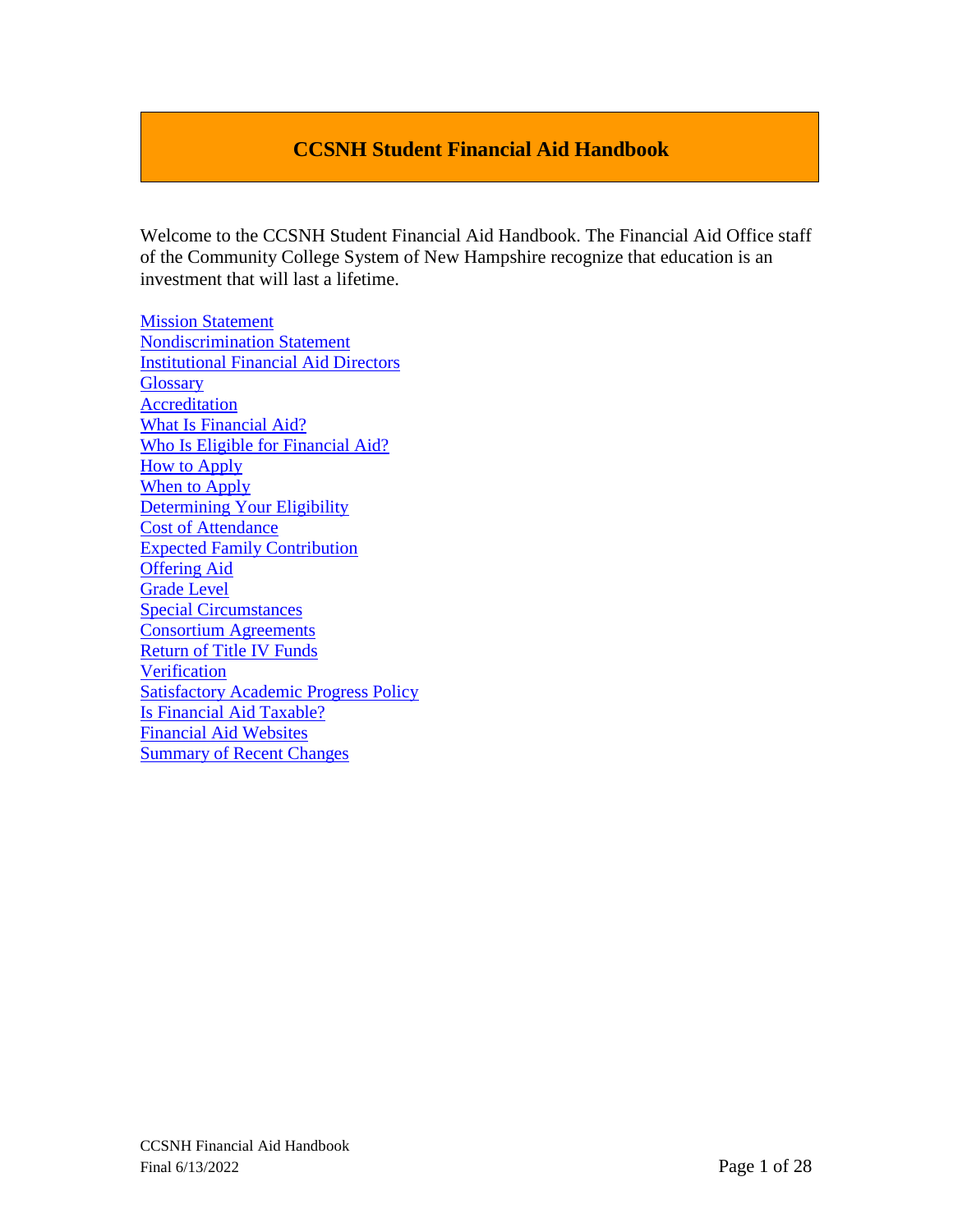### <span id="page-1-0"></span>**Mission Statement**

The Community College System of New Hampshire (CCSNH) is committed to assisting students and families in accessing financial resources to meet the costs of attending a postsecondary institution.

#### <span id="page-1-1"></span>**Nondiscrimination Statement**

*Last Updated: 7/9/2021. See the [Summary of Recent Changes](#page-24-1) section for the prior text version.*

The Community College System of NH does not discriminate in the administration of its admissions and educational programs, activities, or employment practices on the basis of race, creed, color, religion, ancestry or national origin, age, sex, sexual orientation, gender identity and expression, physical or mental disability, genetic information, or law enforcement, military, veteran, or marital status. This statement is a reflection of the mission of the Community College System of NH and refers to, but is not limited to, the provisions of the following laws:

- Title VI and VII of the Civil Rights Act of 1964, as amended
- The Age Discrimination in Employment Act of 1967 (ADEA)
- Title IX of the Education Amendment of 1972
- Section 504 of the Rehabilitation Act of 1973
- The Americans with Disabilities Act of 1990 (ADA)
- Section 402 of the Vietnam Era Veteran's Readjustment Assistance Act of 1974
- NH Law Against Discrimination (RSA 354-A)
- NH Law RSA 188-F:3-a.
- Genetic Information Nondiscrimination Act of 2008

Inquiries regarding discrimination may be directed to:

#### **CCSNH**

Sara A. Sawyer

Director of Human Resources for the Community College System of New Hampshire [ssawyer@ccsnh.edu](mailto:ssawyer@ccsnh.edu)

Great Bay Community College Tina A. Favara, M.Ed. Vice President of Student Success & Enrollment Management [tfavara@ccsnh.edu](mailto:tfavara@ccsnh.edu)

Lakes Region Community College Elizabeth Lawton Executive Assistant to the President [elawton@ccsnh.edu](mailto:elawton@ccsnh.edu)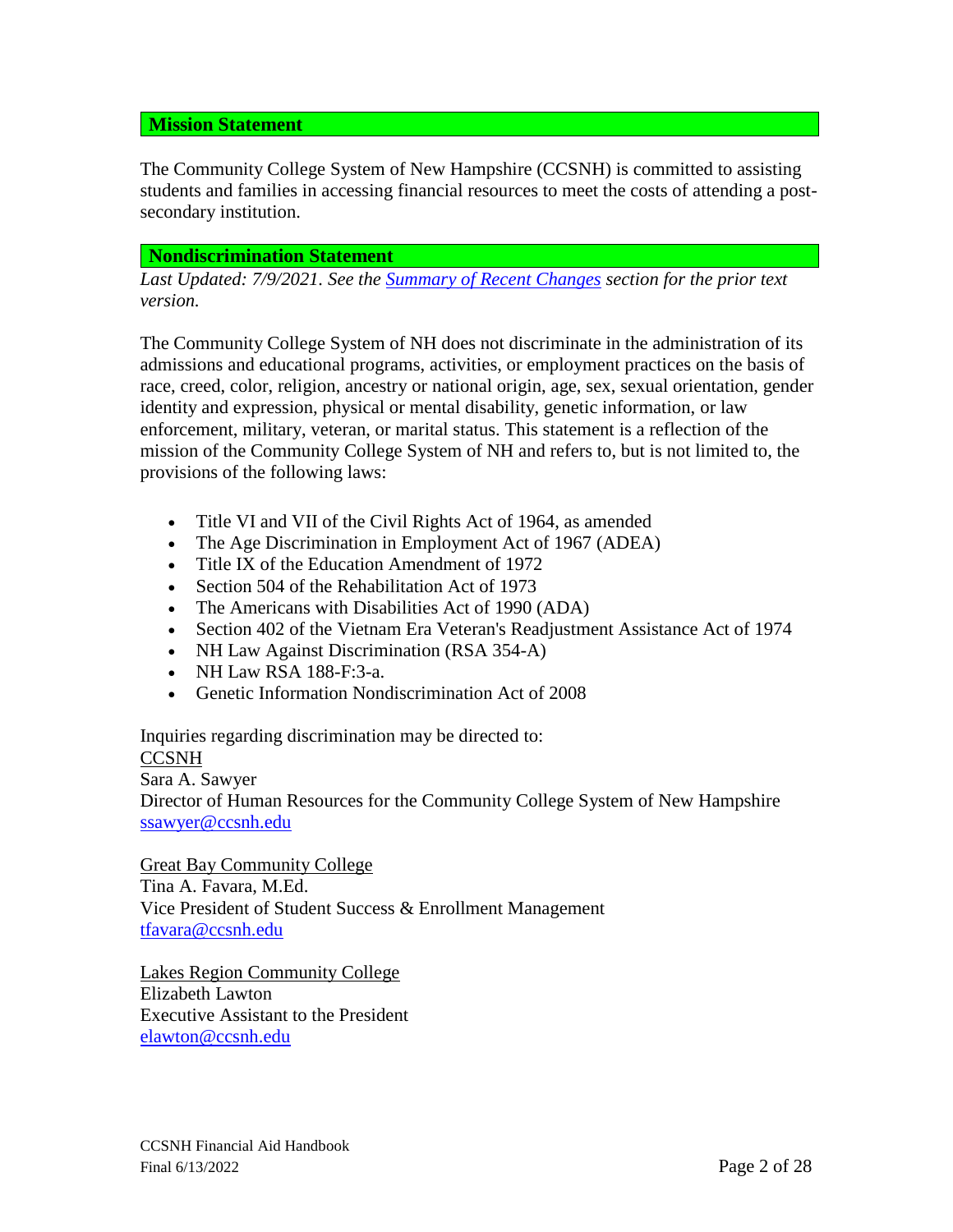Manchester Community College Terry Chisholm Student Support Counselor [tchisholm@ccsnh.edu](mailto:tchisholm@ccsnh.edu)

Nashua Community College Lizbeth Gonzales Vice President of Student and Community Affairs [lgonzales@ccsnh.edu](mailto:lgonzales@ccsnh.edu)

NHTI – Concord's Community College Laura Pantano, EdD Vice President of Student Affairs [lpantano@ccsnh.edu](mailto:lpantano@ccsnh.edu)

River Valley Community College Jennifer Cournoyer Vice President of Academic and Student Affairs [jcournoyer@ccsnh.edu](mailto:jcournoyer@ccsnh.edu)

White Mountains Community College Melissa LaPlante Director of Library Services [mlaplante@ccsnh.edu](mailto:mlaplante@ccsnh.edu)

<span id="page-2-0"></span>Inquiries may also be directed to the NH Commission for Human Rights, 2 Industrial Park Drive, Concord, NH 03301, 603-271-2767, FAX: 603-271-6339; and/or the Equal Employment Opportunity Commission, JFK Federal Building, 475 Government Center, Boston, MA, 02203, 617-565-3200 or 1-800-669-4000, FAX: 617-565-3196, TTY: 617- 565-3204 or 1-800-669-6820; and/or the US Department of Education, Office of Civil Rights, J.W. McCormack Post Office and Courthouse, Room 701, 01-0061, Boston, MA, 02109-4557, 617-223-9662, FAX: 617-223-9669, TDD:617-223-9695 or email [OCR\\_Boston@ed.gov.](mailto:OCR_Boston@ed.gov)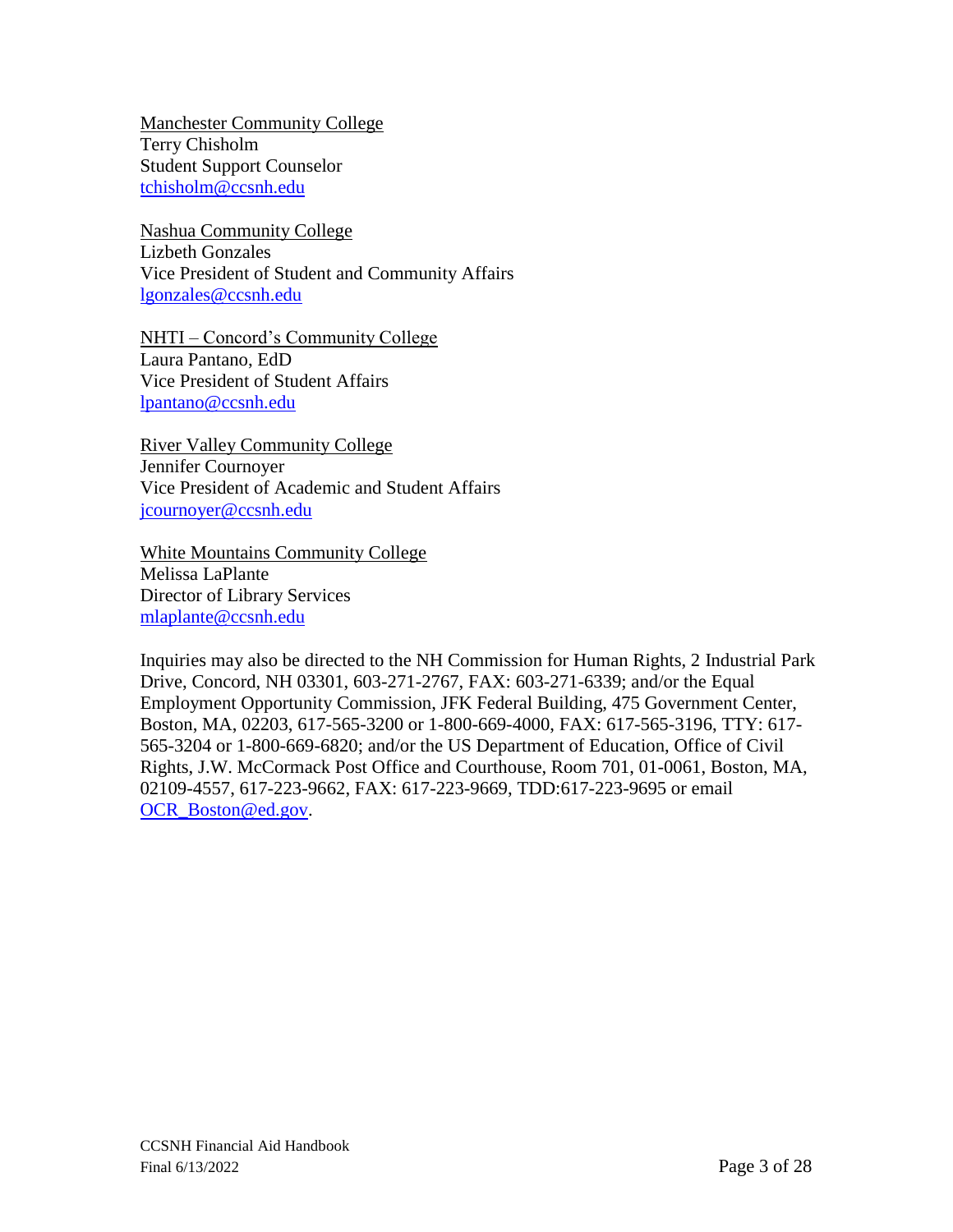### **Institutional Financial Aid Directors**

#### *Alphabetical by Institution Name:*

#### **Susan Proulx**

Great Bay Communit y Colleg e 320 Corporate Drive Portsmouth, NH 03801 (603) 427 -7600 FA X (603) 334 -6308 [www.greatbay.edu/](http://www.greatbay.edu/) School code: 002583

#### **Kriste n Purrington**

Lakes Region Community College 379 Belmont Roa d Laconia, N H 03246 (603) 524 -3207 (800) 357 -2992 FA X (603) 524 -8084 [www.lrcc.edu/](http://www.lrcc.edu/) School code: 007555

#### **S teph ani e Weldon**

Manchester Community College 1066 Front Street Manchester, NH 03102 (603) 206 -8110 (800) 924 -3445 FA X (603) 668 -3061 www.m[ccnh.edu](http://www.mccnh.edu/) School code: 002582

#### **Shannon Carroll**

Nashua Communit y Colleg e 505 Amherst Street Nashu a, N H 03063  $(603)$  542 - 7744 FA X (603) 883 -1636 [www.nashuacc.edu/](http://www.nashuacc.edu/) School code: 009236

#### **Sher i G o n thie r**

NHTI - Concord's Community College 31 Colleg e D riv e Con cord, N H 03301 (603) 230 -4013 (800) 247 -0179

CCSNH Financial Aid Handbook Final 6/13/2022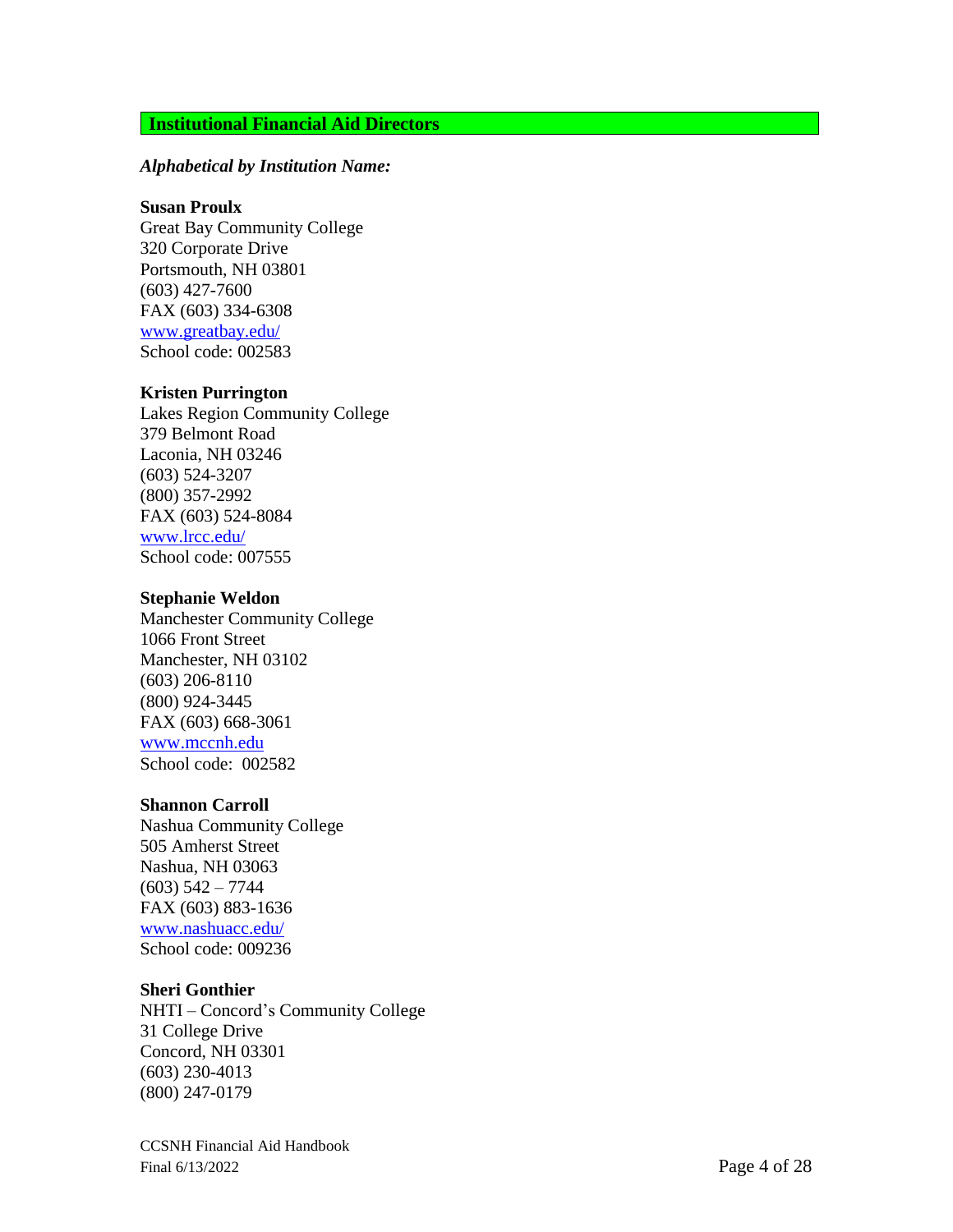FAX (603) 230-9306 [www.nhti.edu/](http://www.nhti.edu/) School code: 002581

#### **Shannon Carroll**

River Valley Community College 1 College Place Claremont, NH 03743 (603) 542-7744 (800) 837-0658 NH & VT FAX (603) 543-1844 [www.rivervalley.edu/](http://www.rivervalley.edu/) School code: 007560

White Mountains Community College 2020 Riverside Drive Berlin, NH 03570 (603) 752-1113 (800) 445-4525 FAX (603) 752-6335 [www.wmcc.edu/](http://www.wmcc.edu/) School code: 005291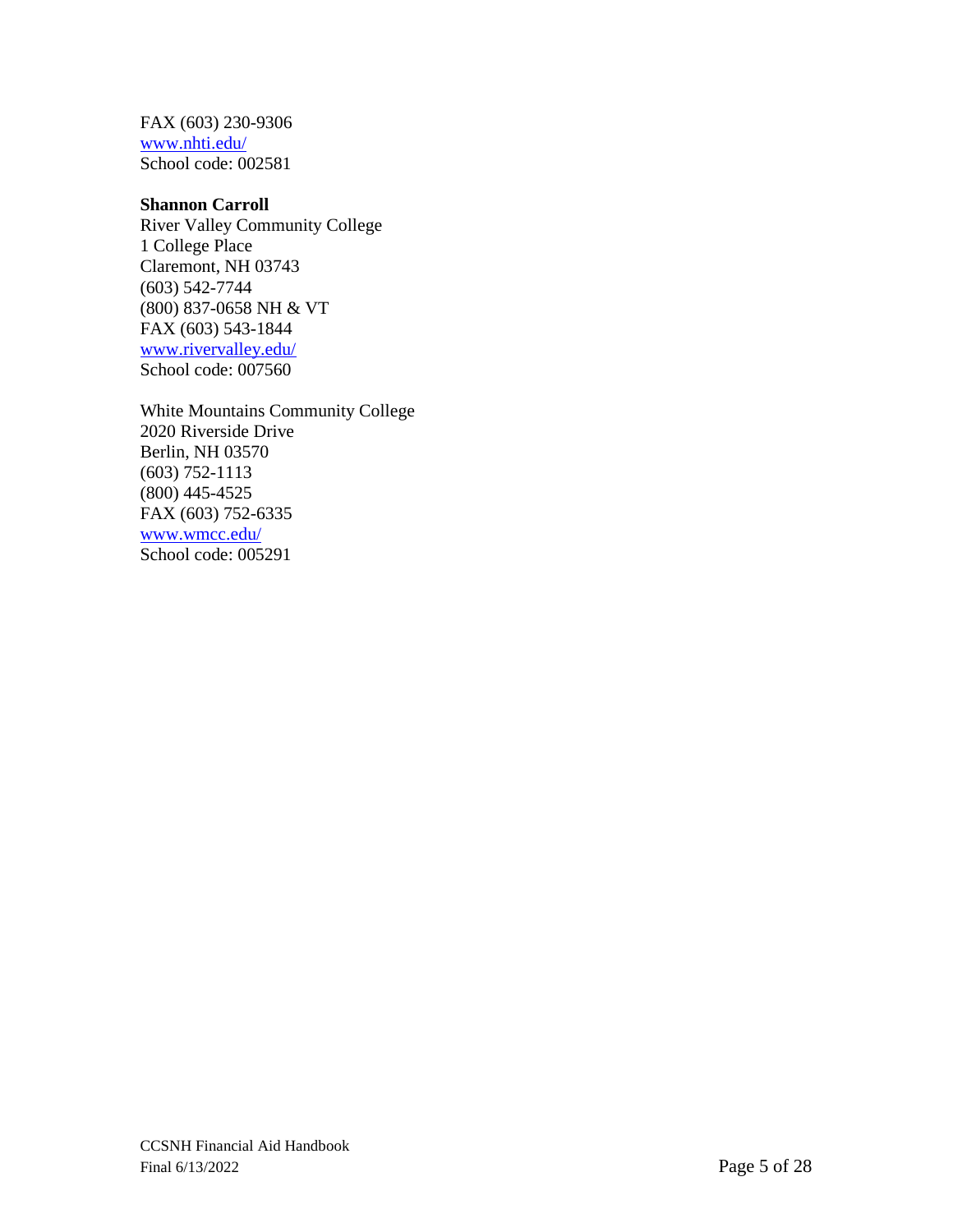#### <span id="page-5-0"></span>**Glossary**

| <b>CGPA</b>         | <b>Cumulative GPA</b>                                                                                                                                                               |
|---------------------|-------------------------------------------------------------------------------------------------------------------------------------------------------------------------------------|
| <b>COA</b>          | <b>Cost of Attendance</b>                                                                                                                                                           |
| <b>Census Date</b>  | The date attendance is confirmed for each course and each<br>student, prior to disbursement. This is also referred to as "freeze<br>date."                                          |
| DL.                 | Direct Student Loan – repayment is required                                                                                                                                         |
| <b>EFC</b>          | Expected Family Contribution – determined by the FAFSA                                                                                                                              |
| <b>FAFSA</b>        | Free Application for Federal Student Aid                                                                                                                                            |
| <b>FSA</b>          | <b>Federal Student Aid</b>                                                                                                                                                          |
| <b>FWS</b>          | Federal Work-Study Program                                                                                                                                                          |
| <b>GPA</b>          | <b>Grade Point Average</b>                                                                                                                                                          |
| Module/             |                                                                                                                                                                                     |
| <b>Part of Term</b> | Any course scheduled to meet for less than the full semester                                                                                                                        |
| <b>PELL</b>         | A Federal program where funds are offered to students with the<br>highest amount of financial need – repayment is not required.                                                     |
| <b>PLUS</b>         | Federal Parent Loan for Undergraduate Students – repayment is<br>required.                                                                                                          |
| <b>SAR</b>          | <b>Student Aid Report</b>                                                                                                                                                           |
| <b>SEOG</b>         | Federal Supplemental Educational Opportunity Grant – repayment is<br>not required                                                                                                   |
| <b>TITLE IV</b>     | Federal financial aid programs authorized under Title IV of the<br>Higher Education Act of 1965, as amended, and regulated and<br>administered by the U.S. Department of Education. |

#### <span id="page-5-1"></span>**Accreditation**

The seven institutions within CCSNH are accredited by, and are members of, the New England Commission of Higher Education (NECHE). All institutions are approved for Veterans' benefits.

#### <span id="page-5-2"></span>**What Is Financial Aid?**

Financial aid is money to assist students and their families in paying for college. Expenses can be direct (charged directly to your college student account such as but not limited to tuition and fees) and indirect (such as but not limited to books, supplies, and transportation to/from college). There are several types of financial aid including grants, scholarships, loans and work-study.

- - **Grants:** no repayment necessary; usually based on need
- **Scholarships:** typically no repayment necessary; based on merit and/or need
- **Loans:** repayment is required; loan type is based on need
- **Federal Work-Study**: work for an hourly rate; based on need

Financial aid offers may include a combination of the various types of aid.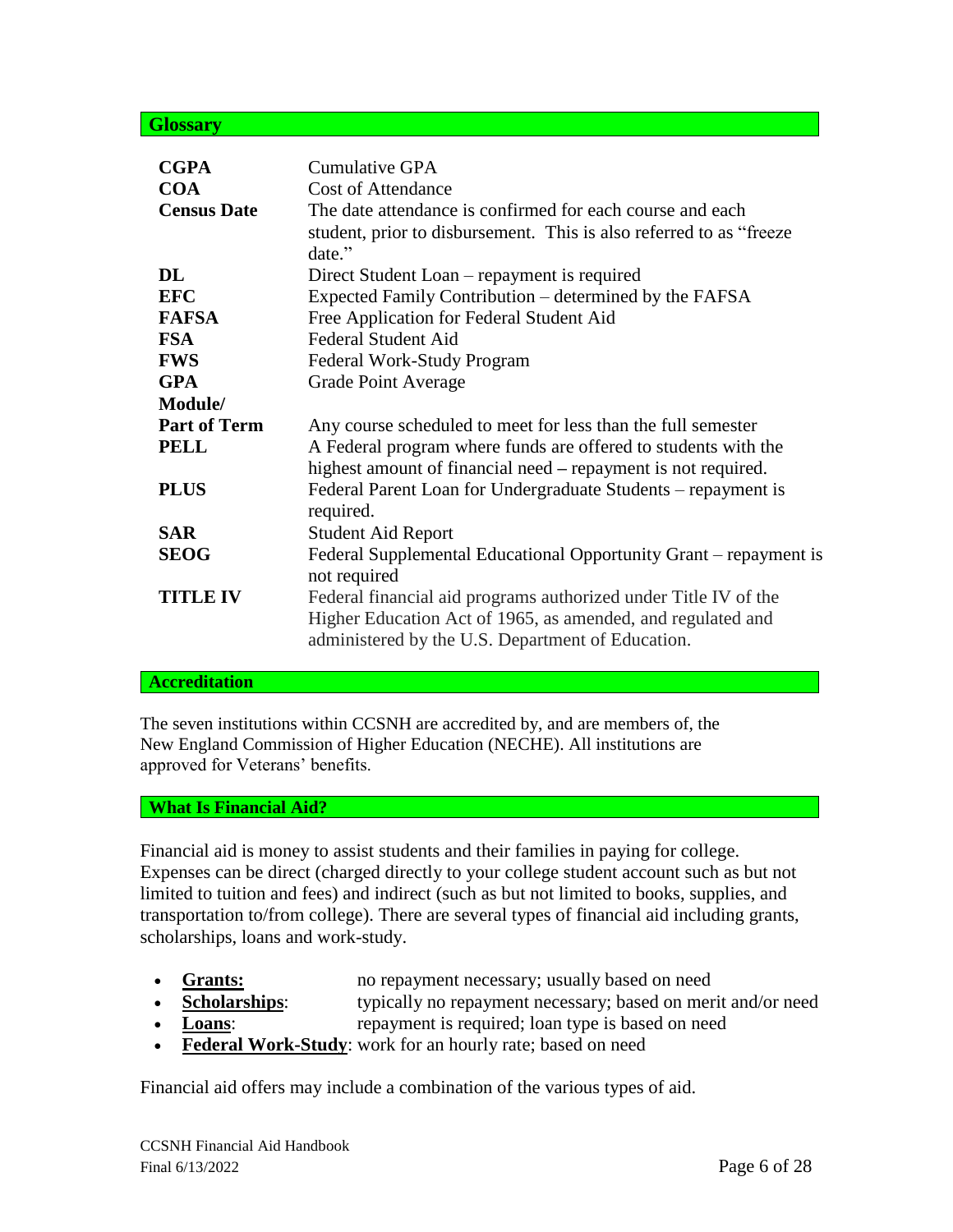## <span id="page-6-0"></span>**Who Is Eligible for Financial Aid?**

*Last Updated on 7/9/2021 to remove reference to selective service per the [Dear College](https://fsapartners.ed.gov/knowledge-center/library/dear-colleague-letters/2021-06-11/early-implementation-fafsa-simplification-acts-removal-selective-service-and-drug-conviction-requirements-title-iv-eligibility)  [Letter](https://fsapartners.ed.gov/knowledge-center/library/dear-colleague-letters/2021-06-11/early-implementation-fafsa-simplification-acts-removal-selective-service-and-drug-conviction-requirements-title-iv-eligibility) published 6/11/2021 . See the [Prior](#page-24-1) Text Versions section for the prior text version.* 

To receive federal, state, or college funds administered by CCSNH Financial Aid Offices, you must:

- demonstrate financial need (for most programs);
- be a U.S. citizen or an eligible noncitizen;
- have a valid Social Security number (with the exception of students from the Republic of the Marshall Islands, Federated States of Micronesia, or the Republic of Palau);
- be enrolled or accepted for enrollment as a regular student in an eligible degree or certificate program;
- be enrolled at least half-time to be eligible for Direct Loan Program funds;
- maintain satisfactory academic progress in college or career school;
- sign the certification statement on the *Free Application for Federal Student Aid* (FAFSA®) stating that
	- o you are not in default on a federal student loan and do not owe money on a federal student grant and
	- o you will use federal student aid only for educational purposes; and
- show you're qualified to obtain a college or career school education by
	- o having a high school diploma or a recognized equivalent such as a General Educational Development (GED) certificate;
	- o completing a high school education in a homeschool setting approved under state law (or—if state law does not require a homeschooled student to obtain a completion credential—completing a high school education in a homeschool setting that qualifies as an exemption from compulsory attendance requirements under state law); or
	- o enrolling in an eligible career pathway program and meeting one of the "ability-to-benefit" alternatives described below.

If you have a Bachelor's degree, you may be eligible for student loans, but you are not eligible for Pell or SEOG grants.

An eligible certificate program requires 16 or more credit hours for completion. Federal loans are prorated for programs requiring 16 to 23 credits for completion. Students in certificate programs requiring less than 31 credits are only eligible to receive first year level loan limits.

You must be enrolled at least six credits to qualify for Direct Student Loans (DL). Audited courses, Transfer Credits, Credit by Exam and Experiential Learning Credits do not count towards eligibility.

If you want to use financial aid to pay for courses at more than one CCSNH College, you must complete a Consortium Agreement available at your home college Financial Aid Office.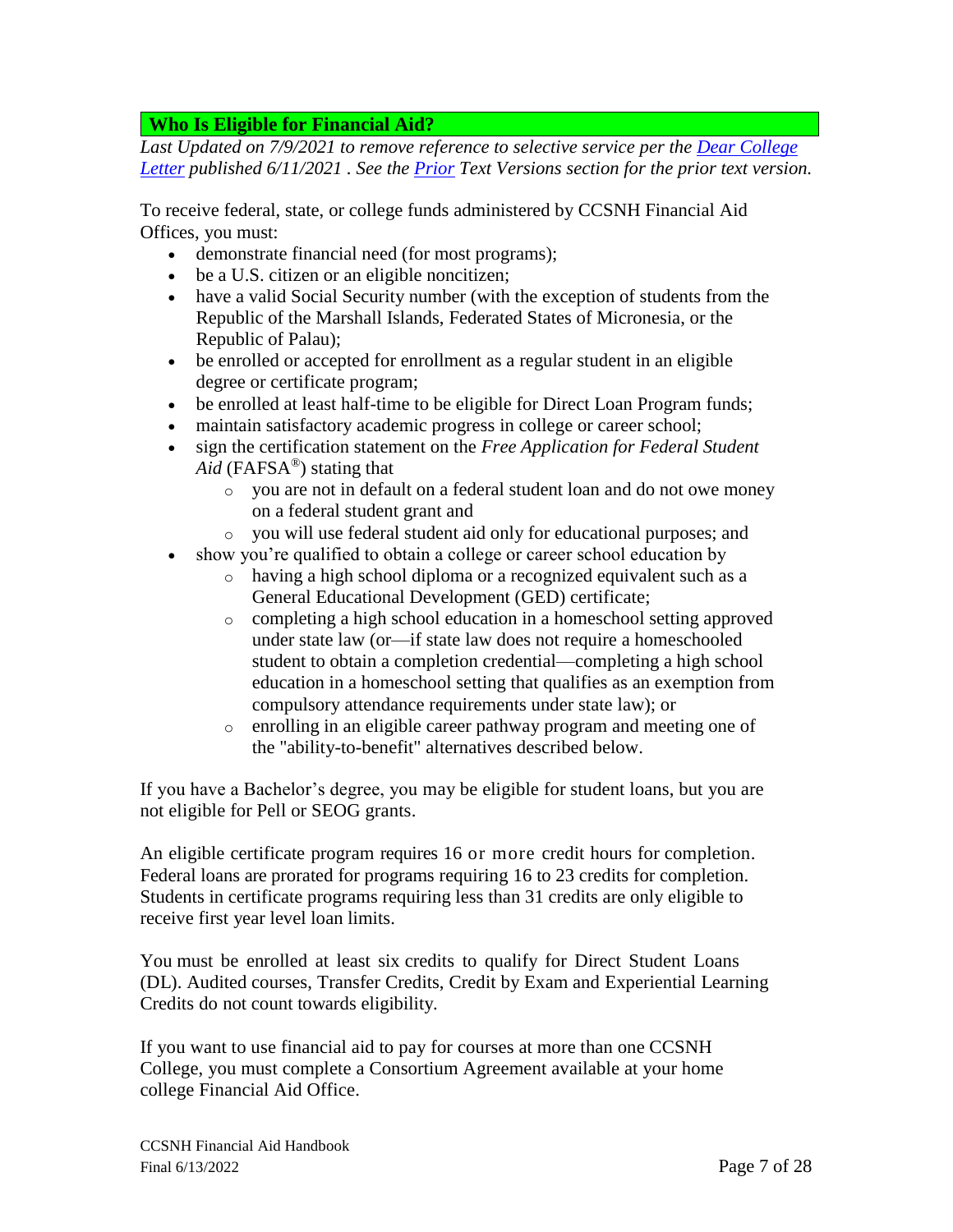## **To maximize Pell grant eligibility a student must be registered for all courses prior to the primary census date within that semester. Students may contact the Financial Aid office for clarification.**

### <span id="page-7-0"></span>**How to Apply**

Complete the Free Application for Federal Student Aid (FAFSA) at [www.studentaid.gov](http://www.fafsa.gov/) each academic year you remain in college. Additional information/requirements may be requested by your home college. The [myStudentAid app](https://studentaid.gov/announcements-events/fafsa-mobile-options) may be downloaded on the Google and Apple store and allows for completion of the FAFSA.

## **APPLICATION PROCESS**

The FAFSA is available October 1 each year. Applications are accepted all year long, but some aid is limited and offered on a first-come, first-served basis so it is best to apply as early as possible.

For the Financial Aid Office to offer aid a student must:

- 1. Complete the current aid year FAFSA
- 2. Be matriculated into a financial aid eligible program
- 3. Complete all the steps and requirements requested of you by the Financial Aid Office
- 4. Be meeting the standards of Satisfactory Academic Progress

A student can accept his/her financial aid, in part or in whole, online through the Student Information System (SIS).

Financial Aid will not disburse unless:

- The student is enrolled in enough credits to warrant the specific aid fund
- The student has completed any requirements of the aid fund

<span id="page-7-1"></span>**Determining Your Eligibility**

Financial aid eligibility (financial need) is determined by subtracting Expected Family Contribution (EFC) from Cost of Attendance.

 $COA - EFC = Financial Need$ 

### **Enrollment Status:**

Enrollment status at CCSNH institutions is defined by the number of credits enrolled per semester:

| Full-time:          | 12 or more credits in a semester |
|---------------------|----------------------------------|
| $\frac{3}{4}$ time: | 9 - 11 credits in a semester     |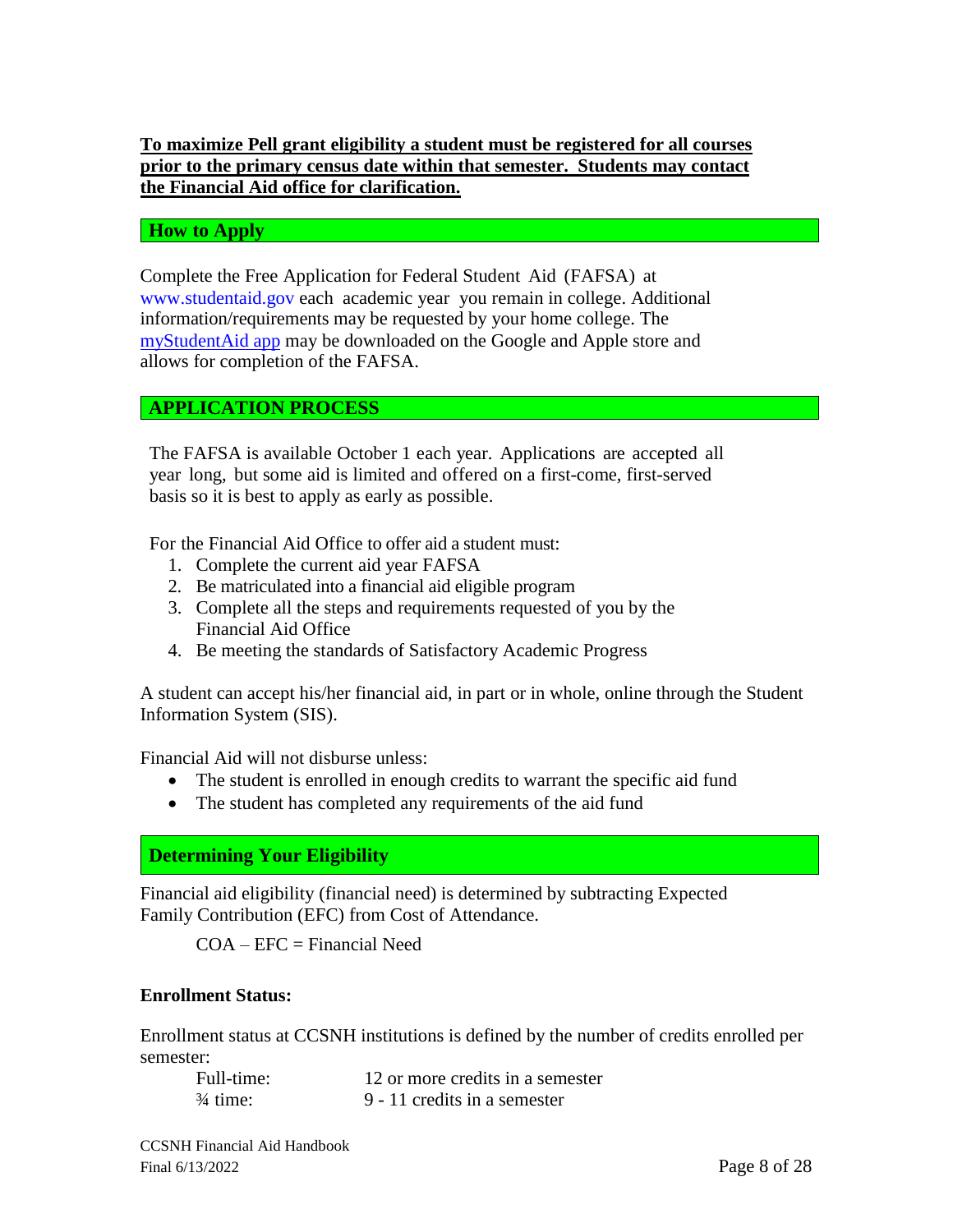| $\frac{1}{2}$ time:           | 6 - 8 credits in a semester       |
|-------------------------------|-----------------------------------|
| Less than $\frac{1}{2}$ time: | Less than 6 credits in a semester |

#### <span id="page-8-0"></span>**Cost of Attendance (COA)**

The COA is an estimate of the cost of your attending college at a CCSNH institution, including tuition, fees, room and board, books and supplies, personal/miscellaneous expenses, and transportation.

The following is a sample COA constructed for a 9-month academic year with full time attendance (24 credit hours for the year) for a student living off campus. For more information regarding the COA at your college, contact your Financial Aid Office.

| <b>Total Sample Cost of Attendance</b> | \$24,274 |
|----------------------------------------|----------|
| <b>Personal Expenses</b>               | \$1,800  |
| Transportation                         | \$2,402  |
| <b>Books and Supplies</b>              | \$1,400  |
| Fees                                   | \$624    |
| Room and Board                         | \$13,248 |
| Tuition (24 credit hours)              | \$4,800  |

CCSNH uses period-based budgeting. Full Time is (12+credits), Mixed is  $(6 - 11$  credits), and Less than half time is (less than 6 credits). If a student is enrolled for less than half time in a semester, their COA must be adjusted for that semester to exclude Personal Expenses and Room and Board. Additionally, when a student withdraws from a course or course(s), a review of COA is required and the COA may be modified.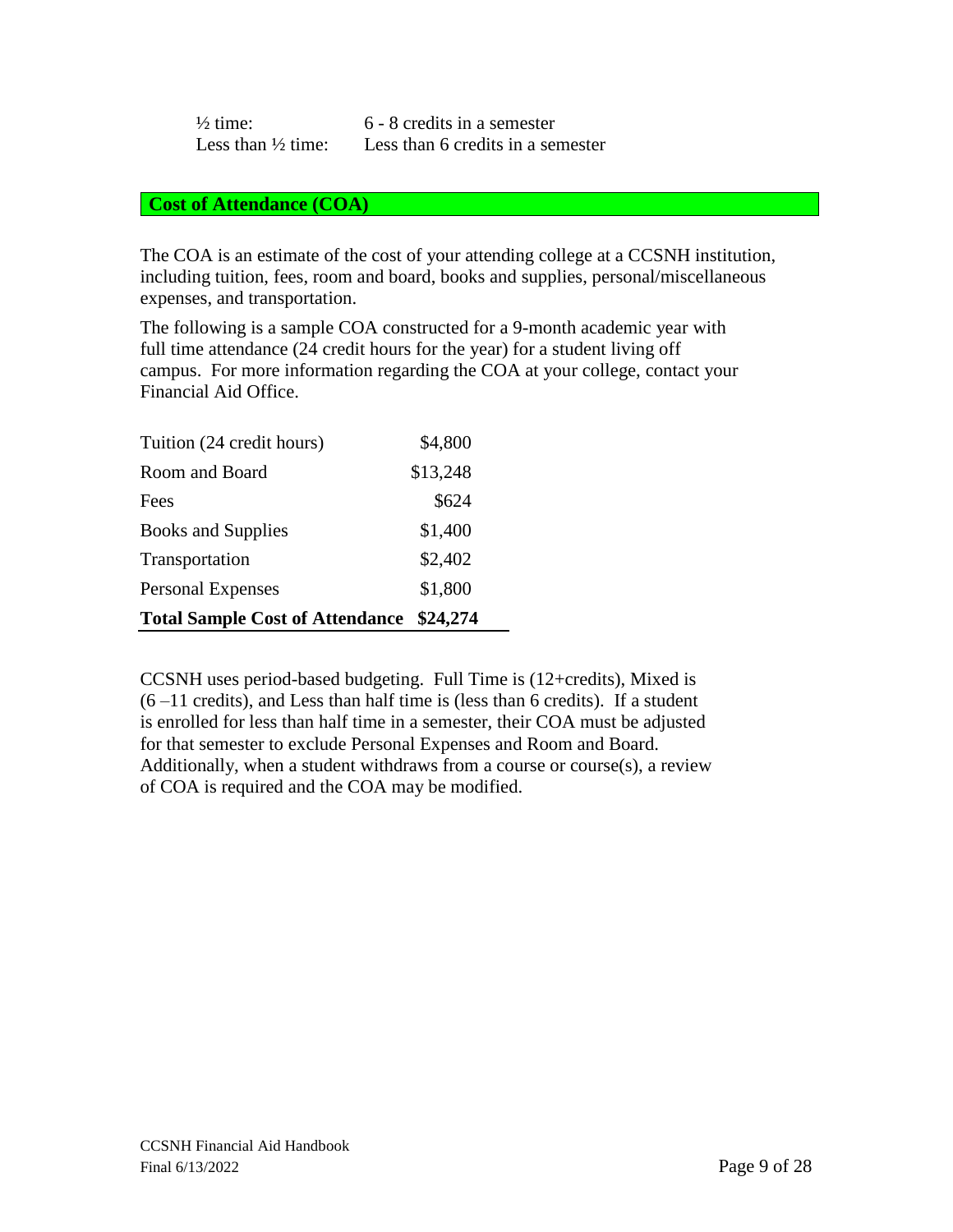# <span id="page-9-0"></span>**Expected Family Contribution (EFC)**

Your Expected Family Contribution (EFC) reflects your (and, if you are categorized as a dependent student, your family's) ability to contribute to the Cost of Attendance. The calculations used to determine the EFC are based on the United States Department of Education's mandated formula known as the federal methodology. The Department of Education applies the formula to the information you have provided on the FAFSA application and computes a figure for your Expected Family Contribution.

Your financial aid offer is based on both your demonstrated financial need and the availability of funds. Campus-based funds (SEOG and FWS) are limited, so you should apply early in the processing cycle.

# <span id="page-9-1"></span>**Offering Aid**

Financial aid applications are processed, and financial aid is offered, according to US Department of Education regulations for administering the various types of available aid.

Federal student aid is offered according to student cost of attendance (COA). The aid package may be generated using an estimated COA, or, if the student is enrolled, using the calculated COA based on current enrollment level. Changes to enrollment affect COA and may impact aid eligibility.

Pell Grant eligibility is determined by completing the FAFSA. **Federal Pell Grant** is available to students with significant financial need and who meet all other eligibility requirements.

The Pell Grant is prorated per semester based on a student's enrollment.

Pell Grants are limited to a maximum of 12 full-time semesters, or the equivalent regardless of the colleges the student attends. In certain situations, an eligible student can receive up to 150 percent of his or her scheduled Pell Grant for an aid year.

The **Supplemental Educational Opportunity Grant (SEOG)** is available to students with significant financial need and who meet all other eligibility requirements. Availability is dependent on limited federal funding to the Colleges. SEOG is offered to students enrolled at least half-time (6 or more credits in one or more semesters) who meet all other eligibility requirements, until funds are exhausted.

**Federal Work-Study (FWS)** provides part-time jobs for undergraduate and graduate students with *financial need*, allowing a student to earn money to help pay education expenses. The program encourages community service work and work related to the student's course of study. FWS Program eligibility is available to students enrolled at least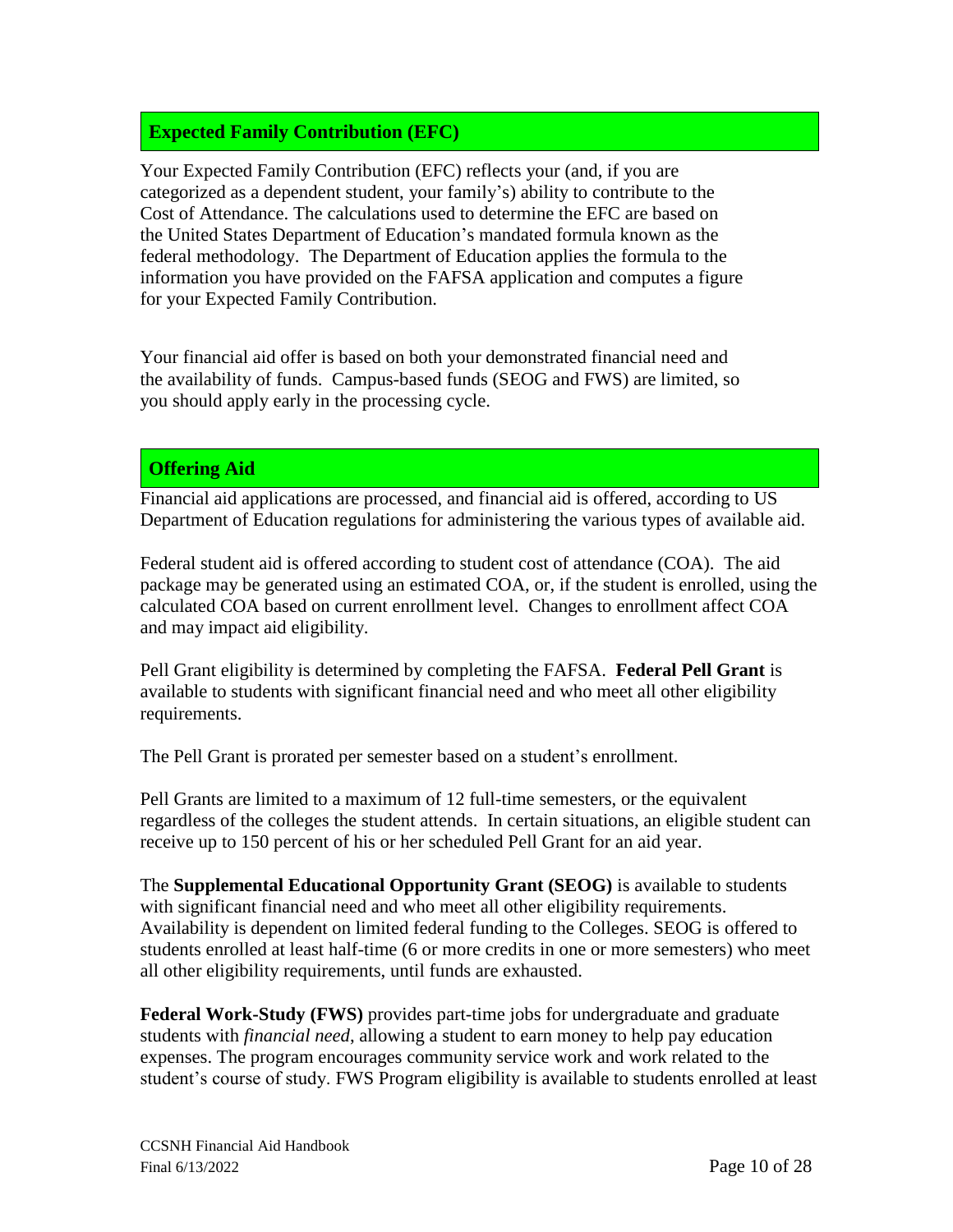half-time (6 or more credits in one or more semesters) who meet all other eligibility requirements. Funds available are based on limited annual federal funding.

All students are considered for the **Federal Direct Student Loan Program.** Direct Student Loans are available to students enrolled at least half-time (6 or more credits per semester) who meet all other eligibility requirements.

[Direct Subsidized Loans](https://studentaid.ed.gov/sa/types/loans/subsidized-unsubsidized) are loans made to eligible undergraduate students who demonstrate financial need to help cover the costs of higher education at a college or career school.

[Direct Unsubsidized Loans](https://studentaid.ed.gov/sa/types/loans/subsidized-unsubsidized) are loans made to eligible undergraduate students. The student does not have to demonstrate financial need to be eligible for the loan.

The maximum Direct Student Loan eligibility for first- year students (30 or fewer credits earned) is \$5,500 for dependent students and \$9,500 for independent students. As noted above, for students demonstrating financial need on the FAFSA, up to \$3,500 of this total may be Subsidized Direct Student Loan; the balance will be Unsubsidized Direct Student Loan.

The maximum Direct Student Loan eligibility for second year students (31 or more credits earned) is \$6,500 for dependent students and \$10,500 for independent students. As noted above, for students demonstrating financial need on the FAFSA, up to \$4,500 of this total may be Subsidized Direct Student Loan; the balance will be Unsubsidized Direct Student Loan.

## **Aggregate Federal Student Loan Limits**

There are aggregate federal loan limits. Students who qualify may borrow up to the following amounts to complete an undergraduate degree:

- Dependent Students up to \$31,000 of which only \$23,000 may be subsidized;
- Independent Student up to \$57,500 of which only \$23,000 may be subsidized.

## **Federal Parent Loan for Undergraduate Students (PLUS)**

Parent Loans for Undergraduate Students (PLUS) are loans made to parents of dependent undergraduate students to help pay for education expenses not covered by other financial aid. Additional information is available through the Financial Aid Office or at [https://studentaid.gov/.](https://studentaid.gov/)

## **Alternative Loans for Parents and Students**

These loans are offered by various lenders to assist parents and students meet educational expenses. Such funds may assist families that do not qualify for or need to supplement other forms of financial aid. Information is available at [https://www.elmselect.com/v4/.](https://www.elmselect.com/v4/)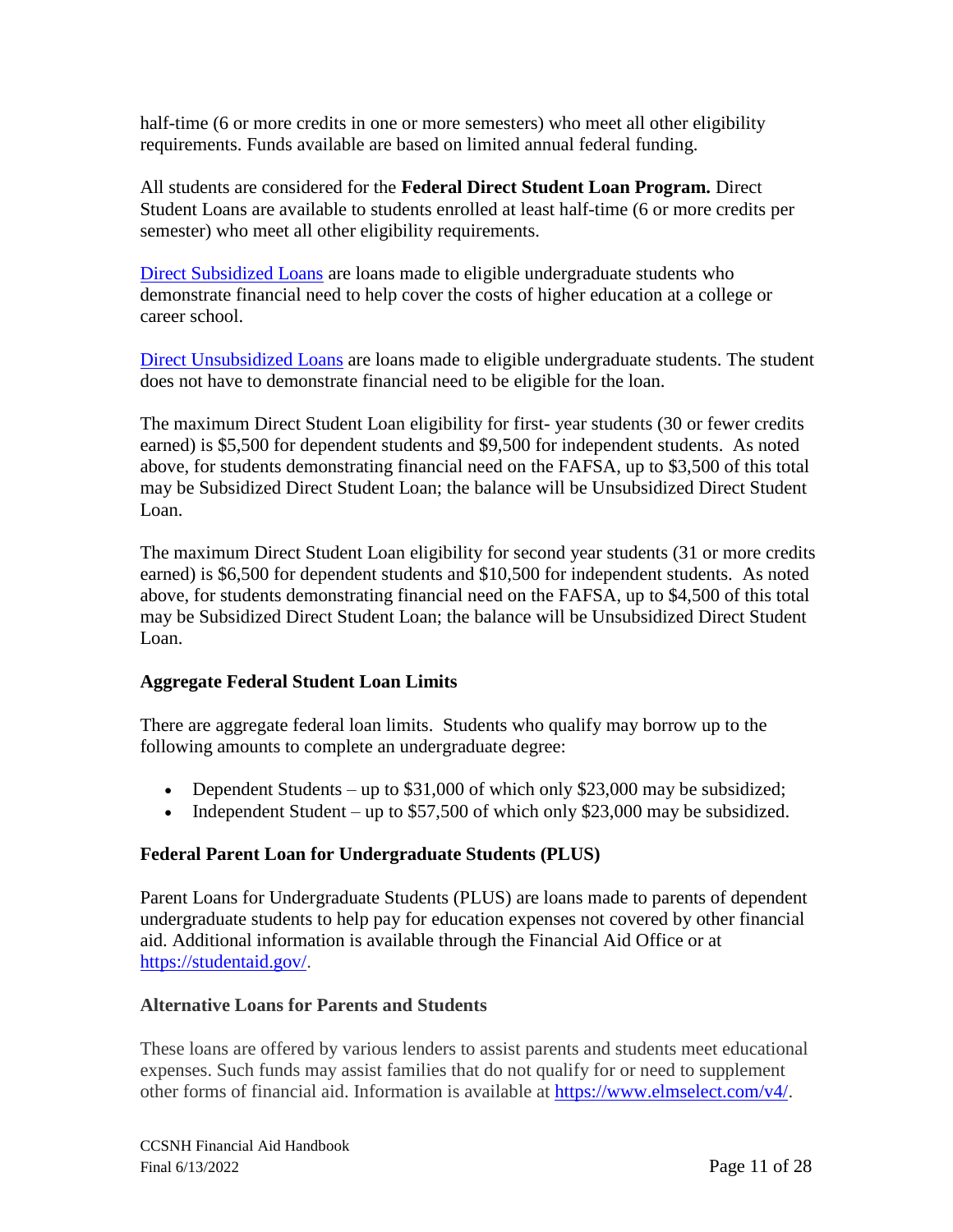## **Lender Code of Conduct**

Information is available on the Code of Conduct for the Federal Direct Loan and Private Loan Programs at [CCSNH Lender Code of Conduct](https://www.ccsnh.edu/wp-content/uploads/2020/03/codeofconduct.pdf)

#### <span id="page-11-0"></span>**Grade Level**

Grade level is determined by the number of credits successfully completed, accepted and recorded by the Registrar's office.

> First Year - 01 grade level - 0 to 30 credits earned Second Year - 02 grade level – 31 or more credits earned

Third Year (Eligible Nursing Program Only) – 03 grade level – 61 or more credits earned

#### <span id="page-11-1"></span>**Special Circumstances**

The financial aid staff at CCSNH colleges calculates each financial aid offer individually, based on financial need as demonstrated by the FAFSA. The calculation is usually based on a student's and family's prior prior calendar-year income. Students and families who have experienced significant changes in family structure, size or income should contact the Financial Aid Office to discuss the situation. If a special review is appropriate, the student will be asked to complete a Special Circumstances application and will be advised what additional documentation is required.

### <span id="page-11-2"></span>**Consortium Agreements**

Colleges within the CCSNH have worked out a Consortium Agreement procedure, whereby students receiving financial aid at their home college may use that aid to take courses at other host colleges within the System. The agreement is a formal contract between the student and the home and host colleges.

A student who wishes to receive financial aid to take a course at a CCSNH college other than the home college is required to complete a Consortium Agreement with the home college Financial Aid Office. Courses taken at a host College must be approved for transfer to the student's home college academic program.

Students participating in the Consortium Agreement program give permission for the host college transcript to be presented to the home college Registrar. Courses covered by the Consortium Agreement will be taken into account in determining Satisfactory Academic Progress for Financial Aid at the home college.

Please contact the Financial Aid Office at your home college for more information.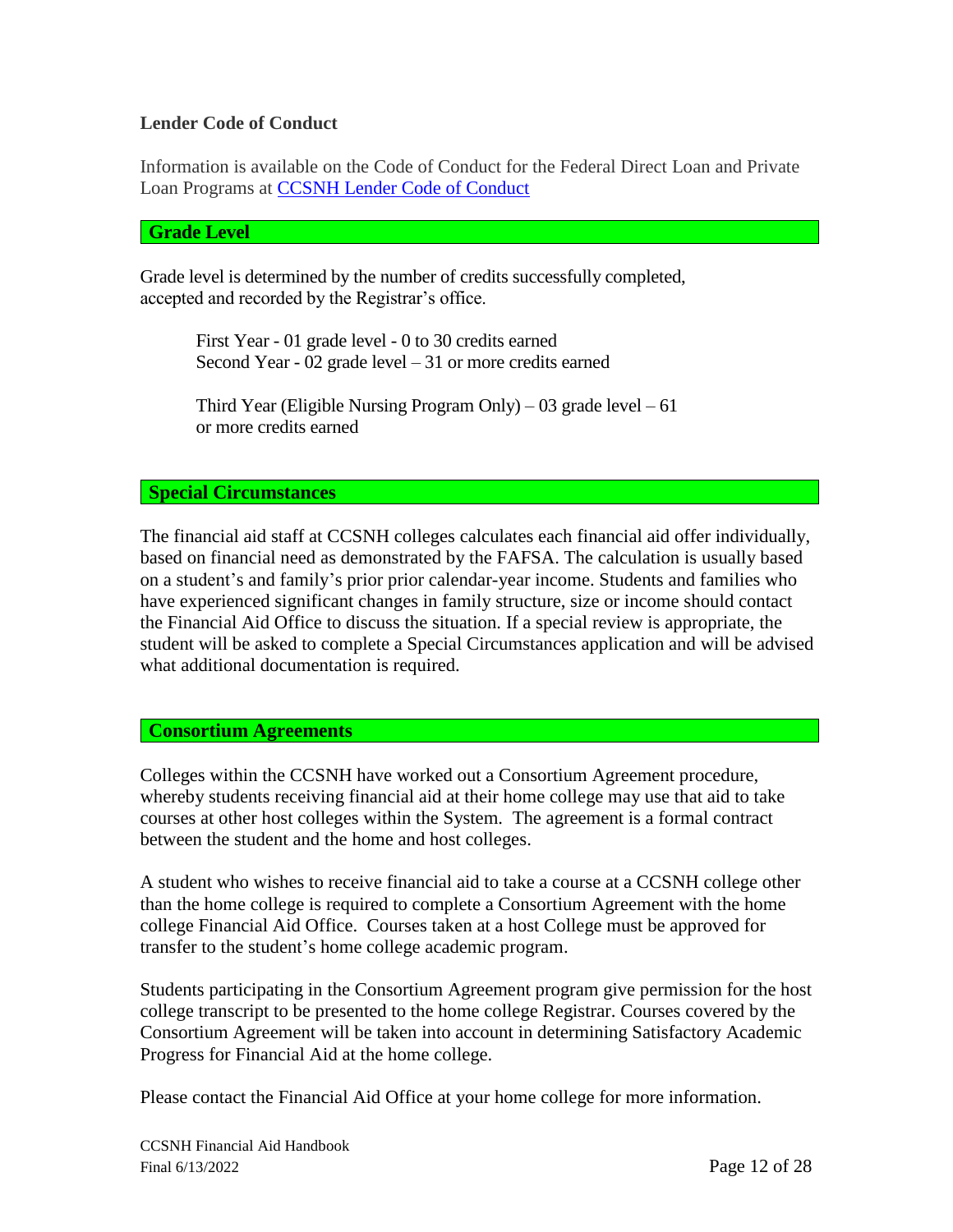## <span id="page-12-0"></span>**Return of Title IV Funds**

### **Treatment of Title IV Aid When a Student Withdraws**

The law specifies how your school must determine the amount of Title IV program assistance that you earn if you withdraw from school. The Title IV programs that are covered by this law are Federal Pell Grants, Iraq and Afghanistan Service Grants, Direct Loans, Direct PLUS Loans, and Federal Supplemental Educational Opportunity Grants (SEOG).

Though your aid is posted to your account at the start of each period, you earn the funds as you complete the period. If you withdraw during your payment period or period of enrollment (your school can define these for you and tell you which one applies to you), the amount of Title IV program assistance that you have earned up to that point is determined by a specific formula. If you received (or your school or parent received on your behalf) less assistance than the amount that you earned, you may be able to receive those additional funds. If you received more assistance than you earned, the excess funds must be returned by the school and/ or you.

The amount of assistance that you have earned is determined on a pro rata basis. For example, if you completed 30% of your payment period or period of enrollment, you earn 30% of the assistance you were originally scheduled to receive. Once you have completed more than 60% of the payment period or period of enrollment, you earn all the assistance that you were scheduled to receive for that period.

If you did not receive all of the funds that you earned, you may be due a post-withdrawal disbursement. If your post-withdrawal disbursement includes loan funds, your school must get your permission before it can disburse them. You may choose to decline some or all of the loan funds so that you don't incur additional debt. Your school may automatically use all or a portion of your post-withdrawal disbursement of grant funds for tuition, fees, and room and board charges (as contracted with the school). The school needs your permission to use the post-withdrawal grant disbursement for all other institutional charges. If you do not give your permission (some schools ask for this when you enroll), you will be offered the funds. However, it may be in your best interest to allow the school to keep the funds to reduce your debt at the school.

There are some Title IV funds that you were scheduled to receive that cannot be disbursed to you once you withdraw because of other eligibility requirements. For example, if you are a first-time, first-year undergraduate student and you have not completed the first 30 days of your program before you withdraw, you will not receive any Direct Loan funds that you would have received had you remained enrolled past the 30th day.

If you receive (or your school or parent receive on your behalf) excess Title IV program funds that must be returned, your school must return a portion of the excess equal to the lesser of:

1. your institutional charges multiplied by the unearned percentage of your funds, or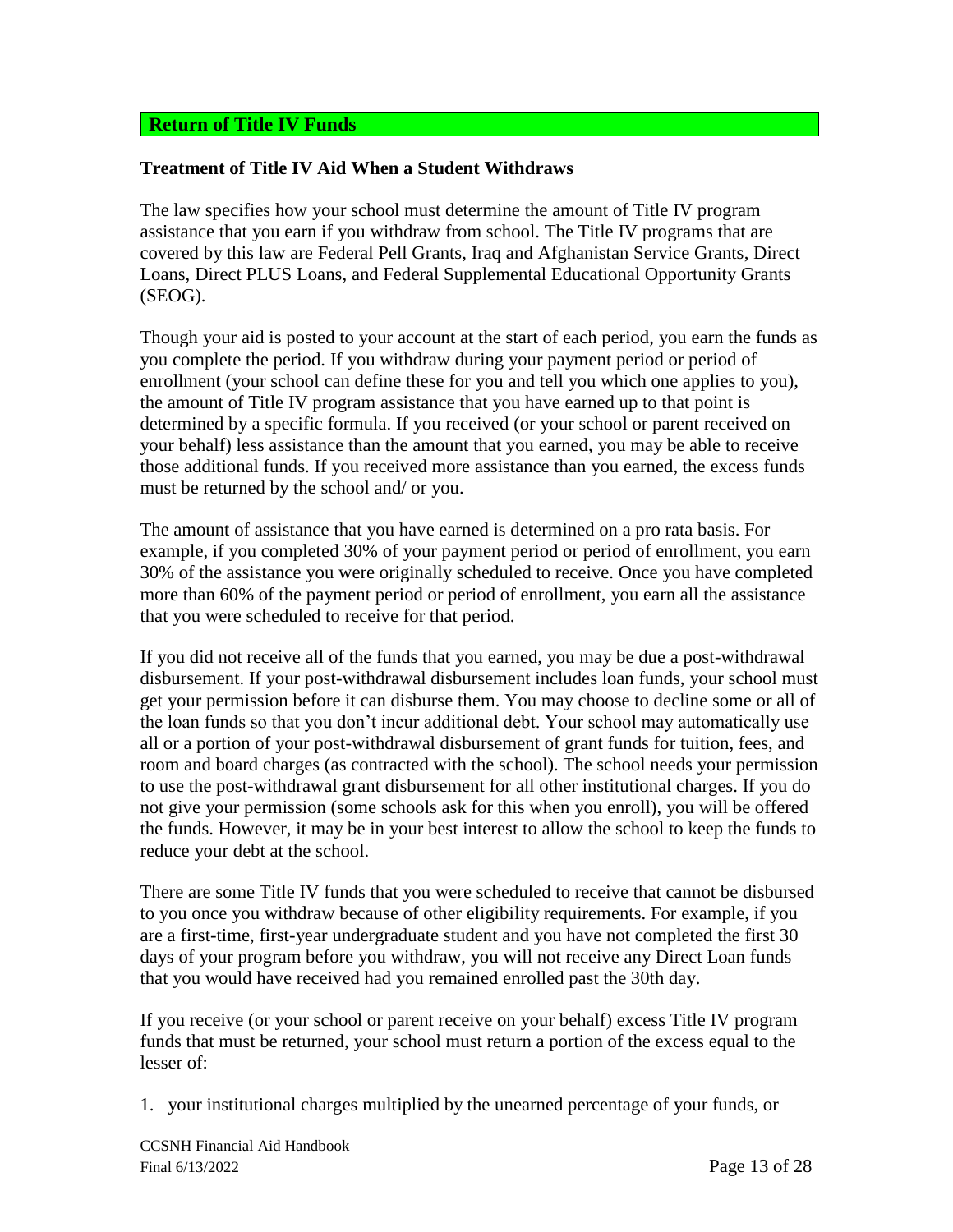2. the entire amount of excess funds.

The school must return this amount even if it didn't keep this amount of your Title IV program funds.

If your school is not required to return all of the excess funds, you must return the remaining amount.

For any loan funds that you must return, you (or your parent for a Direct PLUS Loan) repay in accordance with the terms of the promissory note. That is, you make scheduled payments to the holder of the loan over a period of time.

Any amount of unearned grant funds that you must return is called an overpayment. The maximum amount of a grant overpayment that you must repay is half of the grant funds you received or were scheduled to receive. You do not have to repay a grant overpayment if the original amount of the overpayment is \$50 or less. You must make arrangements with your school or the Department of Education to return the unearned grant funds.

The requirements for Title IV program funds when you withdraw are separate from any refund policy that your school may have. Therefore, you may still owe funds to the school to cover unpaid institutional charges. Your school may also charge you for any Title IV program funds that the school was required to return. If you don't already know your school's refund policy, you should ask your school for a copy. Your school can also provide you with the requirements and procedures for officially withdrawing from school.

If you have questions about your Title IV program funds, you can call the Federal Student Aid Information Center at 1-800-4-FEDAID (1-800-433-3243). TTY users may call 1- 800-730-8913. Information is also available on Student Aid on the Web at [https://studentaid.gov/.](https://studentaid.gov/)

The Registrar's Office is the official authority within the college designated to accept withdrawal notifications. If a student communicates to a staff person in the Registrar's office while that person is acting in an official capacity, that communication in whatever form (verbal or written), is considered official notification. Students are urged to submit a signed withdrawal form and/or Add/Drop form to the Registrar's Office to show their intent to withdraw. The official date of withdrawal will be the date the form is submitted to the Registrar's Office or the student verbally notifies the Registrar's Office.

Students are considered unofficially withdrawn from classes when they cease attending all classes after the add/drop period and fail to provide official notification of their intent to withdraw. Instructors will enter a grade of AF for these students. Their withdrawal date for R2T4 purposes will be the midpoint of the semester unless a different date of notification is provided by an instructor prior to the end of the semester.

When a student fails to **earn** at least one grade in a credit course per term, the withdrawal calculation must be performed. A grade of F is considered an earned F. A grade of AF is not considered an earned F.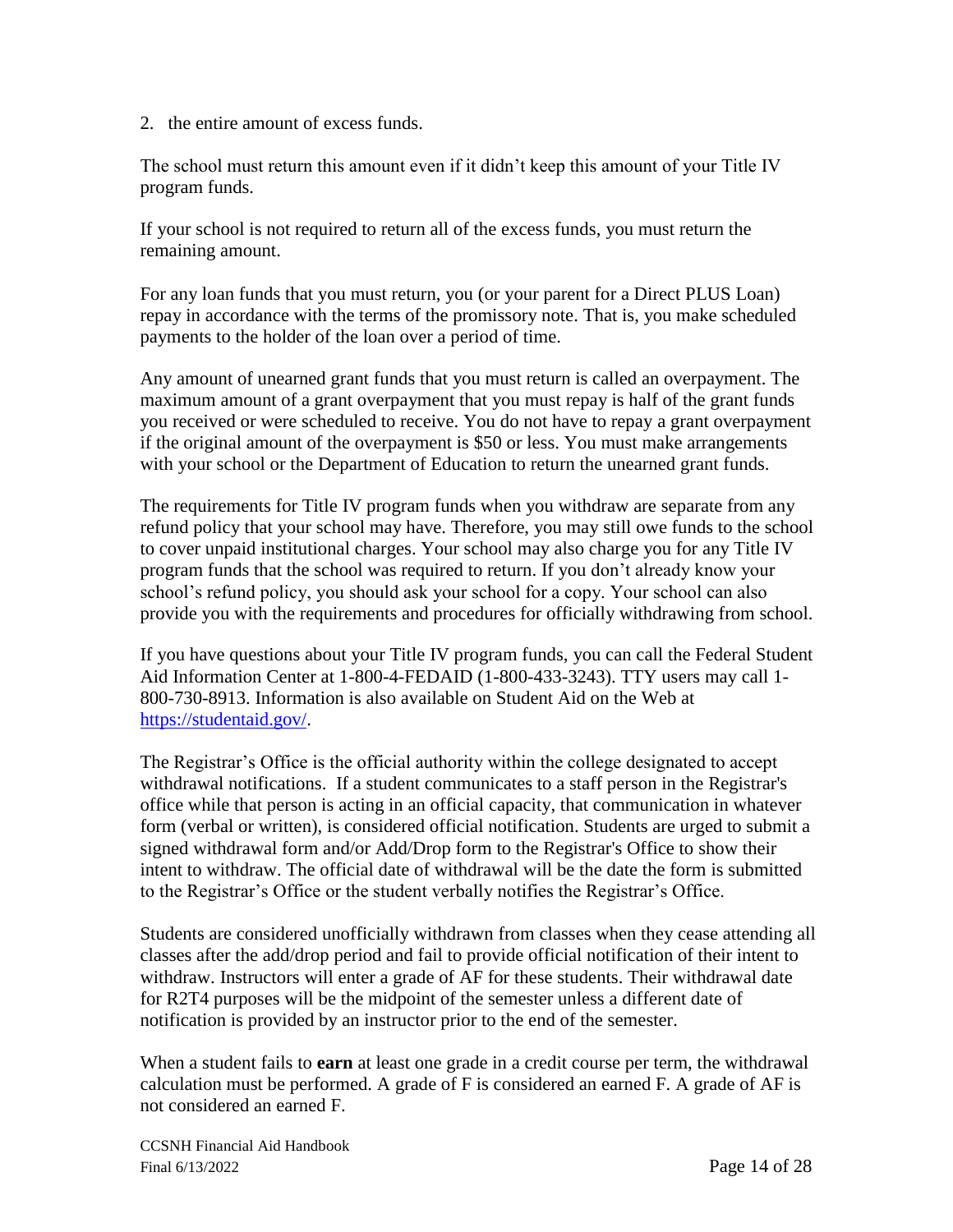The school will use the federal policy to determine the amount which must be returned by the school and/or the student to Title IV programs. The procedure is:

- 1. Determine withdrawal date
- 2. Determine the period of enrollment
- 3. Determine Amount of Earned Title IV Aid
- 4. Determine Amount of Unearned Title IV Aid
- 5. Determine Title IV Aid to be disbursed
- 6. Determine Title IV Aid Disbursed
- 7. Determine Title IV Aid to be Returned
- 8. Calculate the College's Responsibility
- 9. Determine Amount College Returns by Program
- 10. Determine Student's Responsibility
- 11. Determine Amount Student Returns by Program

Students that fall into the Return of Title IV Funds obligation category will be notified with a letter explaining the results of the school's calculation process.

The College will return funds to the appropriate aid programs as prescribed by law and regulation in the following order:

- 1. Federal Direct Unsubsidized Stafford Loan
- 2. Federal Direct Subsidized Stafford Loan
- 3. Federal Direct PLUS Loan
- 4. Federal Pell Grant
- 5. Federal Supplemental Education Opportunity Grant (SEOG)

The College must return funds as soon as possible but no later than 45 days from the date the College determined the student withdrew.

If a student owes federal financial aid repayments or Return of Title IV Funds, the student will be denied federal aid eligibility at any institution and will not be able to enroll until full payment arrangements are made.

<span id="page-14-0"></span>Satisfactory Academic Progress (SAP) requirements apply to all financial aid recipients regardless of the funding status due to a Return of Title IV Funds calculation. Repayment of part of a student's federal financial aid does not release the student from the SAP requirements.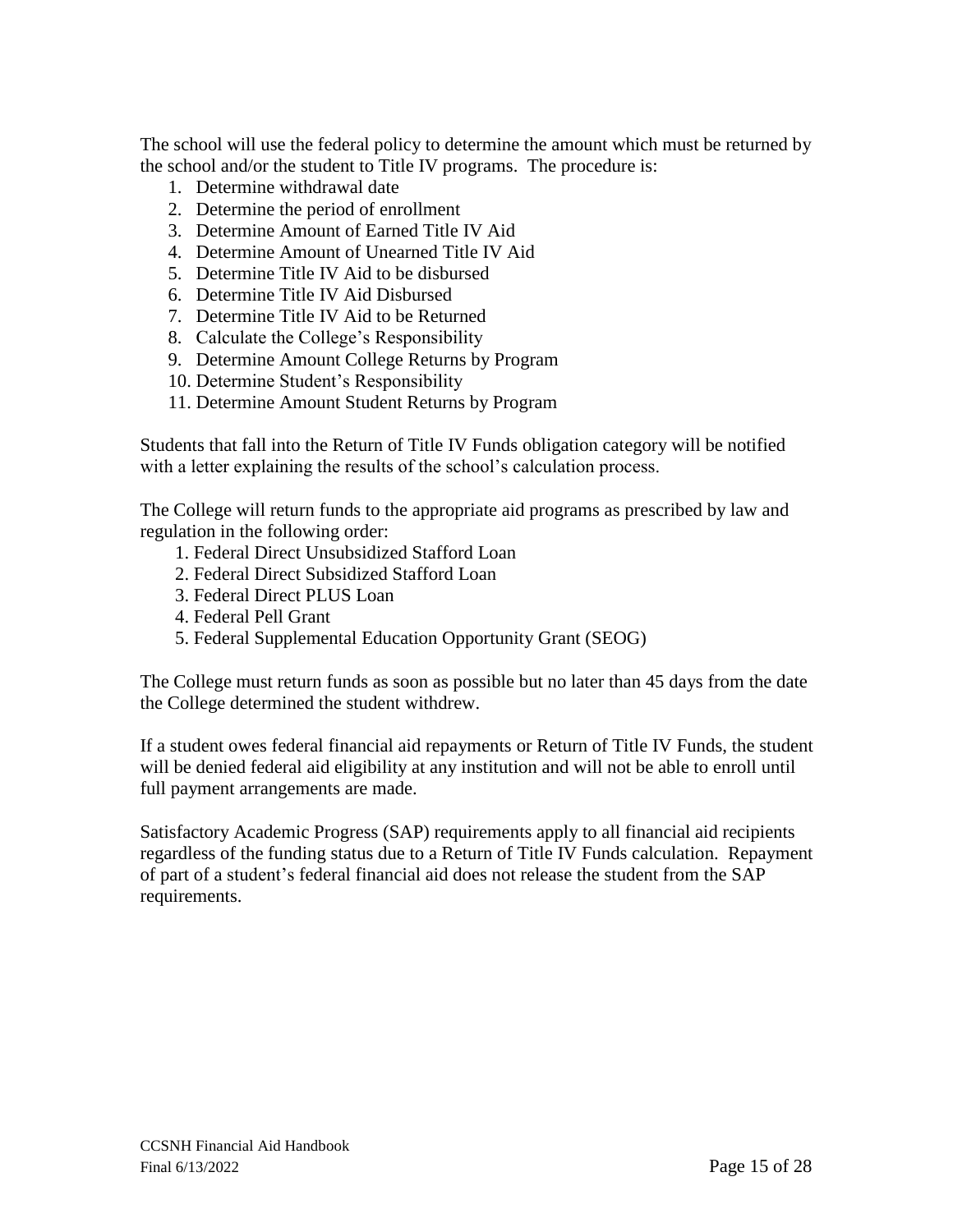## **Verification**

Any student completing a FAFSA may be required, by the US Department of Education, to verify the information provided on the FAFSA. Students whose FAFSAs have been selected for the Verification process are required to complete the verification process with their individual college. The verification process must be complete before financial aid can be offered or disbursed. Students will be advised of the documentation needed to meet verification requirements. This documentation may include some or all of the following:

- 2021-2022 Verification Worksheet
- 2019 Federal Tax Return Transcripts for the applicant
- 2019 Federal Tax Return Transcripts of the applicant's parents if the student is considered dependent for financial aid purposes
- •2019 W2's
- •2021-2022 Verification of Identity/Statement of Educational Purpose
- Verification of untaxed income from 2019

Applicants should be aware that until all required documentation has been received and reviewed by the Financial Aid Office, no Title IV money will be offered and/or disbursed.

If the documentation verifies the information submitted on the original application, financial aid will be offered and disbursed as soon as admission, registration and class attendance can be confirmed.

If the documentation indicates the need for corrections, the corrections will be submitted electronically to the Department of Education by the Financial Aid Office. The student will receive a revised Student Aid Report from the Department of Education. Financial aid will be offered and disbursed as soon as admission, registration and class attendance can be confirmed.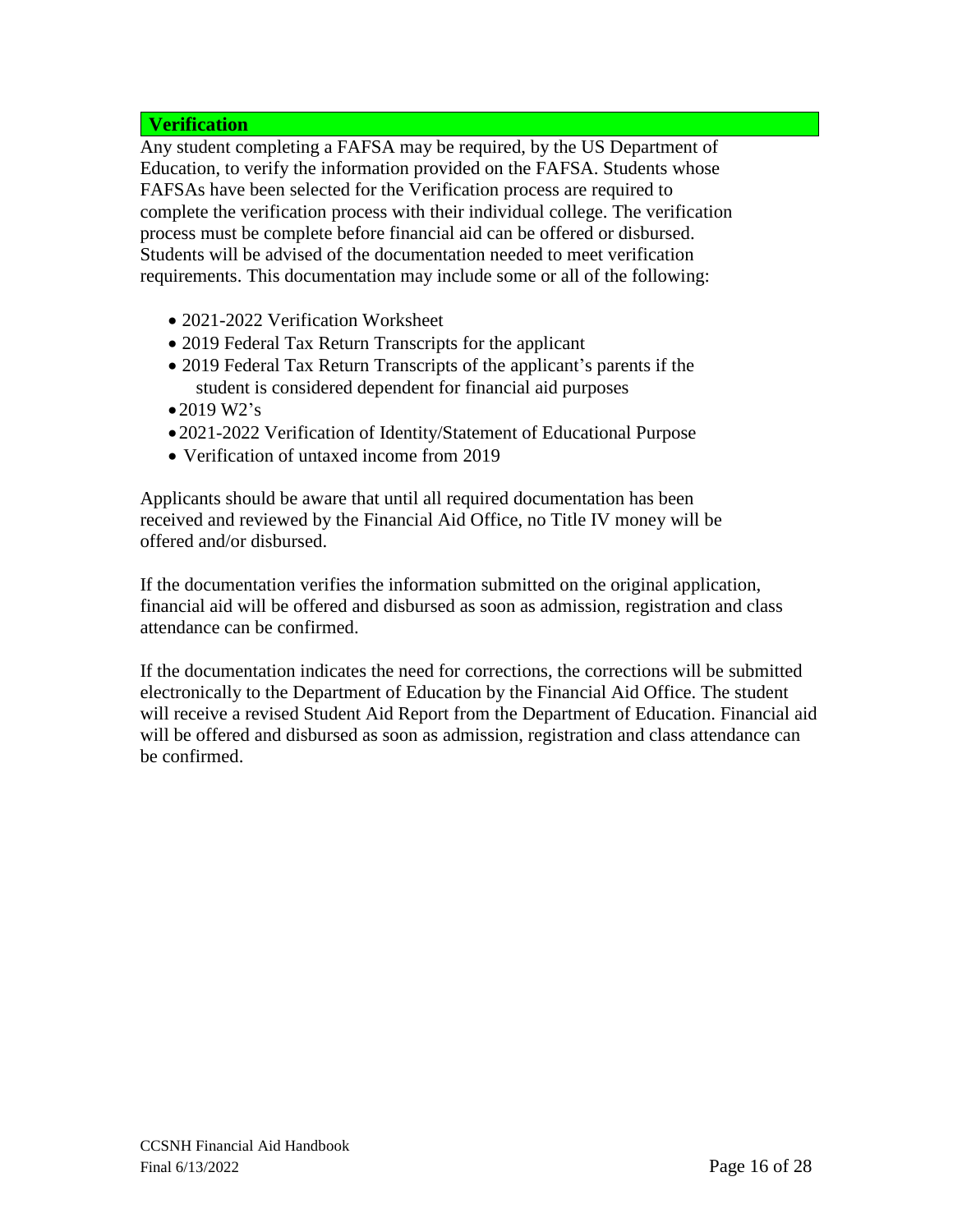**Satisfactory Academic Progress (SAP) Policy**

*Last Updated on 12/8/2021 . See the [Prior](#page-24-1) Text Versions section for the prior text version.*

The Financial Aid Office is required by federal regulations to periodically review financial aid recipients to ensure that they are making academic progress towards the completion of their program of study. Satisfactory academic progress for financial aid recipients is measured by both qualitative and quantitative standards and is an assessment of a student's cumulative academic record while in attendance at the institution.

| Must have earned the required CGPA at the   |  |
|---------------------------------------------|--|
| published intervals.                        |  |
| Must complete at least 67% of the credits   |  |
| attempted, rounded to the nearest percent.  |  |
| Students must complete the program of study |  |
| within 150% of the timeframe allowed.       |  |
|                                             |  |

In general, coursework that is taken while in attendance at the CCSNH institution is considered when reviewing a student's academic record for satisfactory academic progress. However, there are some exceptions. Please see the section on Treatment of Repeated Courses, Audited Courses, Incompletes, Developmental/Remedial Courses, English as a Second Language Courses (ESOL), Credits by Examination, Non-punitive grades, Pass/Fail Grades, Withdrawals.

### Qualitative Standard - Cumulative GPA (CGPA) Component

A student must maintain a minimum cumulative grade point average as noted below in order to be making satisfactory academic progress. A GPA calculator is available at <https://www.ccsnh.edu/admissions/gpa-calculator/>

| <b>Total Credits Passed at</b> | Minimum Cumulative Grade Point Average |                         |  |
|--------------------------------|----------------------------------------|-------------------------|--|
| Institution                    | Required for the Program               |                         |  |
|                                | Certificate/Diploma                    | <b>Associate Degree</b> |  |
| $0 - 13$                       | 1.50                                   | 1.50                    |  |
| $14 - 27$                      | 2.00                                   | 1.70                    |  |
| $28 - 40$                      | 2.00                                   | 1.80                    |  |
|                                | 2.00                                   | 2.00                    |  |

## Quantitative Standard - Pace (Completion Rate Component) and Maximum Timeframe Component

<span id="page-16-0"></span>The quantitative standard of the satisfactory academic policy is comprised of two elements. The first element, maximum time frame, is the time frame by which a student must complete an academic program. The second element, pace, includes determining whether a student is on track to complete the program within the set maximum time frame. Once it has become apparent a student will be unable to complete their academic program within the maximum time frame, either by falling below the pace standard or by having attempted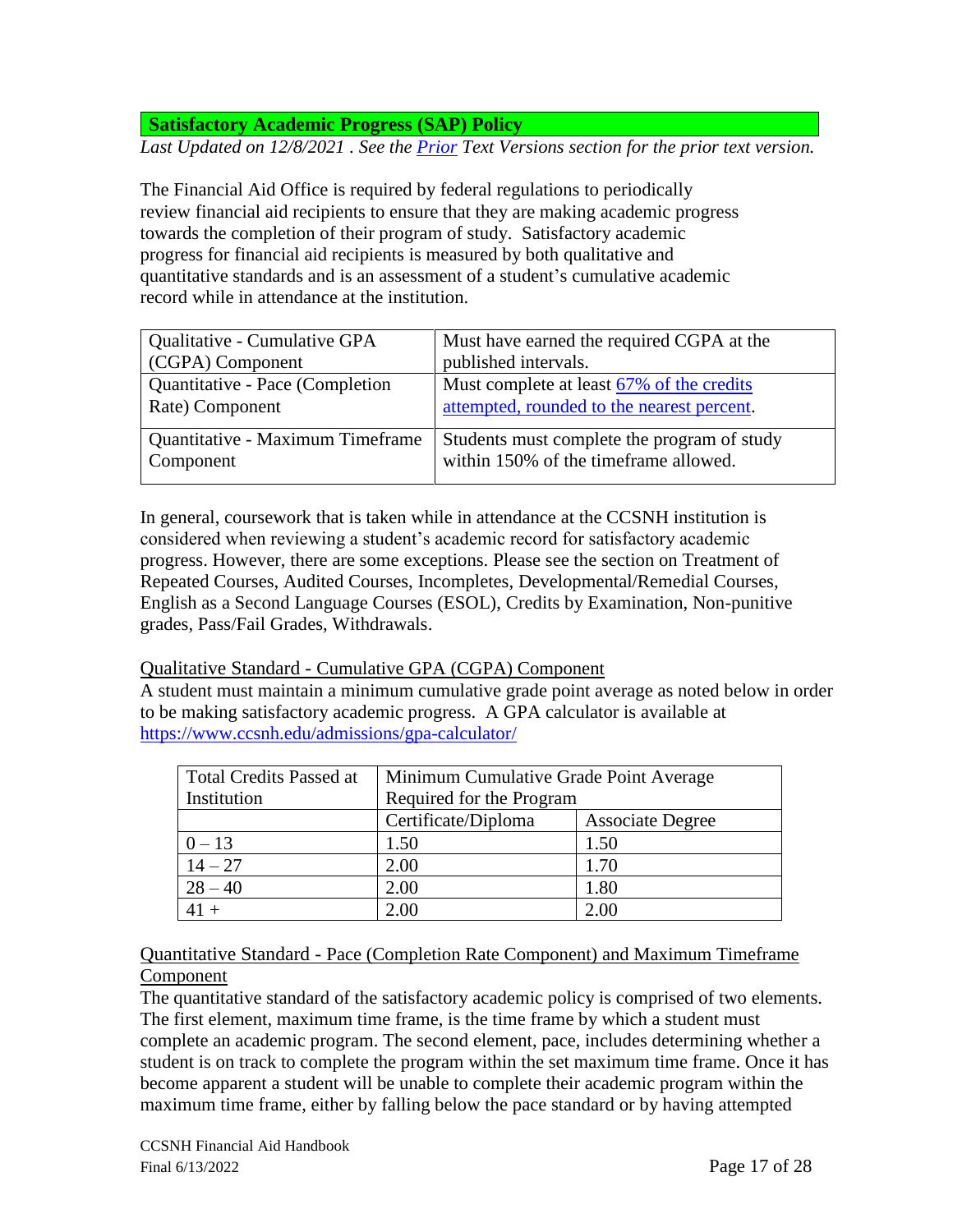150% of the credits required to complete their academic program, the student becomes ineligible for Title IV aid.

## Pace (Completion Rate Component)

A student must complete at least 67% of the total credits he/she attempted throughout his/her academic career at the college, [rounded to the nearest percent.](#page-16-0) All attempted credits, including transfer credits, will be included in the quantitative calculation.

For example, a student who has attempted 36 credits at the college must earn credit for at least 24 credits in order to meet the requirements of satisfactory academic progress.

## Maximum Timeframe Component

In order to be eligible for federal student aid, students must complete the program of study within 150% of the timeframe allowed. For example, a student enrolled in a 60 credit degree program must complete the program before exceeding 90 attempted credits. For a student who changes majors, only coursework attempted that is applicable to the new program of study is counted in the maximum timeframe. Developmental and remedial classes may be excluded from the 150% calculation. Throughout enrollment, as soon as it can be determined that a student is not on target to graduate within 150% of the standard program length, financial aid will be suspended.

Students may be identified and suspended as they reach the 150% time limit, but the college understands there are situations such as enrollment for a 2nd or subsequent degree, a change of major, or the non-applicability of transfer credit the could result in a student needing a reset of the Quantitative – Maximum Timeframe Component.

### Academic Periods Included in the Review

The qualitative and quantitative standards of the Satisfactory Academic Progress policy will be used to review the academic progress for all periods of the student's enrollment. Even periods in which the student did not receive federal student aid will be included in the review. Additionally, periods for which the student was granted academic amnesty will be included in the review.

### Timing of the Review

The Financial Aid Office of the CCSNH institution will evaluate a financial aid recipient's satisfactory academic progress upon completion of each semester within the academic year of the program the student is enrolled in.

### Results of the Review

Meeting Satisfactory Academic Progress (SAP) Standards Students who meet SAP standards will be coded as making Satisfactory Academic Progress and will retain eligibility for federal student aid for the next semester of enrollment.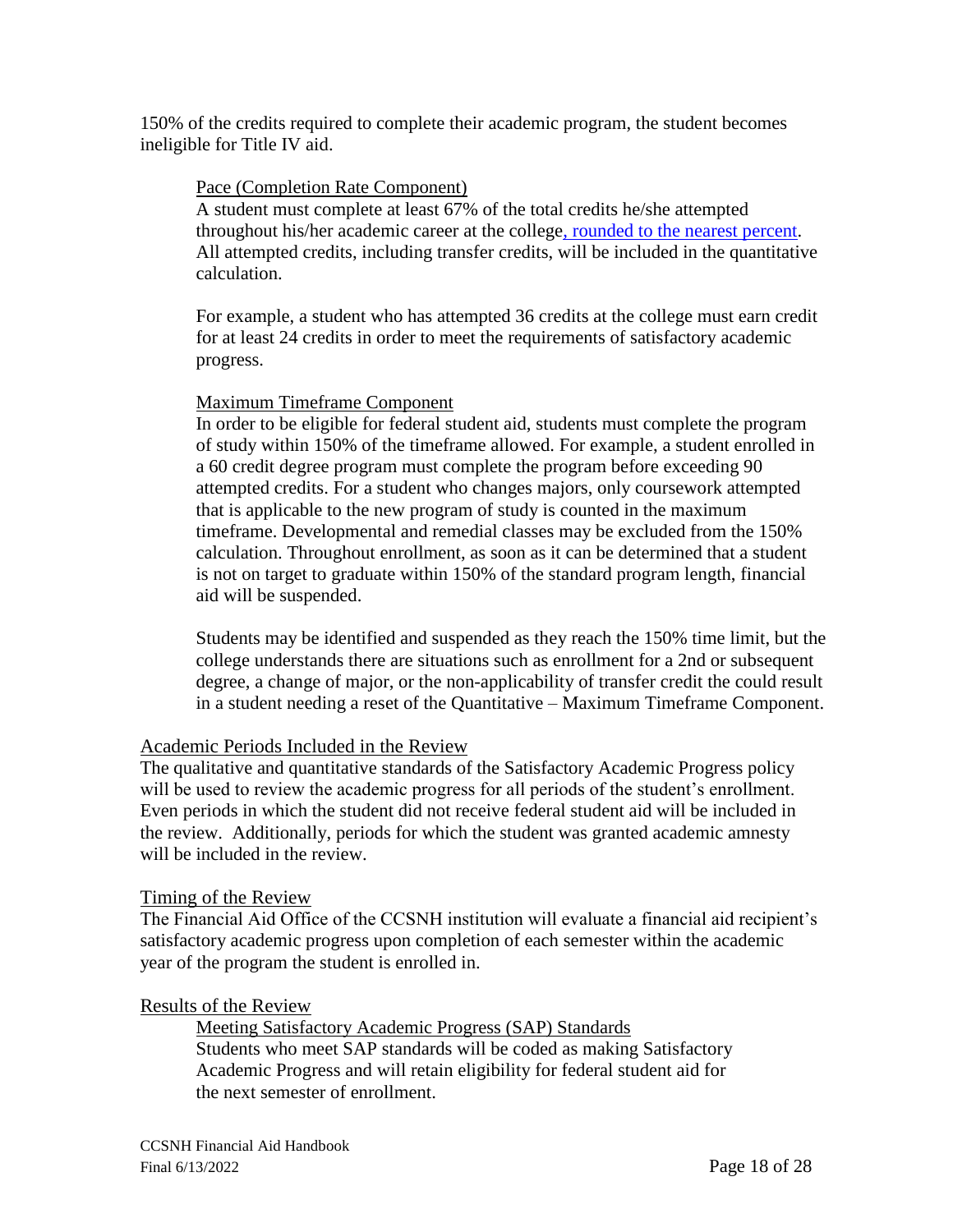Satisfactory Academic Progress (SAP) Warning

Students who do not meet SAP standards will be placed on SAP warning for one semester. Students placed on SAP warning will retain eligibility for federal student aid for the warning semester.

At the end of the warning period, SAP standards will be reviewed. If the student meets SAP standards, he/she will be coded as making satisfactory academic progress and retain eligibility for federal student aid for the next semester of enrollment. If the student is still unable to meet SAP standards, he/she will be ineligible for federal student aid at the institution until he/she is able to meet SAP standards or granted Probation.

### Satisfactory Academic Progress (SAP) Suspension

If the student is still unable to meet SAP standards after his/her Warning Period, he/she will be ineligible for federal student aid at the institution until he/she is able to meet SAP standards or has been granted Probation.

### Satisfactory Academic Progress (SAP) Probation

A student who becomes ineligible for federal student aid may appeal for a review of that determination. If the appeal is granted, a student is assigned a SAP status of Probation. Generally, all students must have an academic plan if he/she requires more than one semester to reestablish financial aid eligibility. During Probation, the student is eligible to receive federal student aid.

### Appeal Process

A student who becomes ineligible for federal student aid may appeal for a review of that determination. The student appeal request and any supporting documentation or degree audit must be submitted to the Financial Aid Office. A successful appeal results in Probation and allows the student to be eligible for federal student aid for his/her probationary period.

A student choosing to submit an appeal of his/her SAP review results may be requested to submit the following information to the Financial Aid Office:

- 1) A written explanation of the circumstances that prevented him/her from achieving SAP standards, documentation of any extenuating circumstances, and what has changed in his/her situation that will allow him/her to achieve satisfactory academic progress unless the situation was evident. The Financial Aid Appeals Committee reserves the right to request further information from the student to support information provided in his/her explanation.
- 2) An academic plan which the student will follow to regain satisfactory academic progress.
- 3) If a student changes curriculum programs, is working toward multiple degrees/certificates, or graduates and enrolls in a second degree and then reaches 150% of the credits required for the new degree (or primary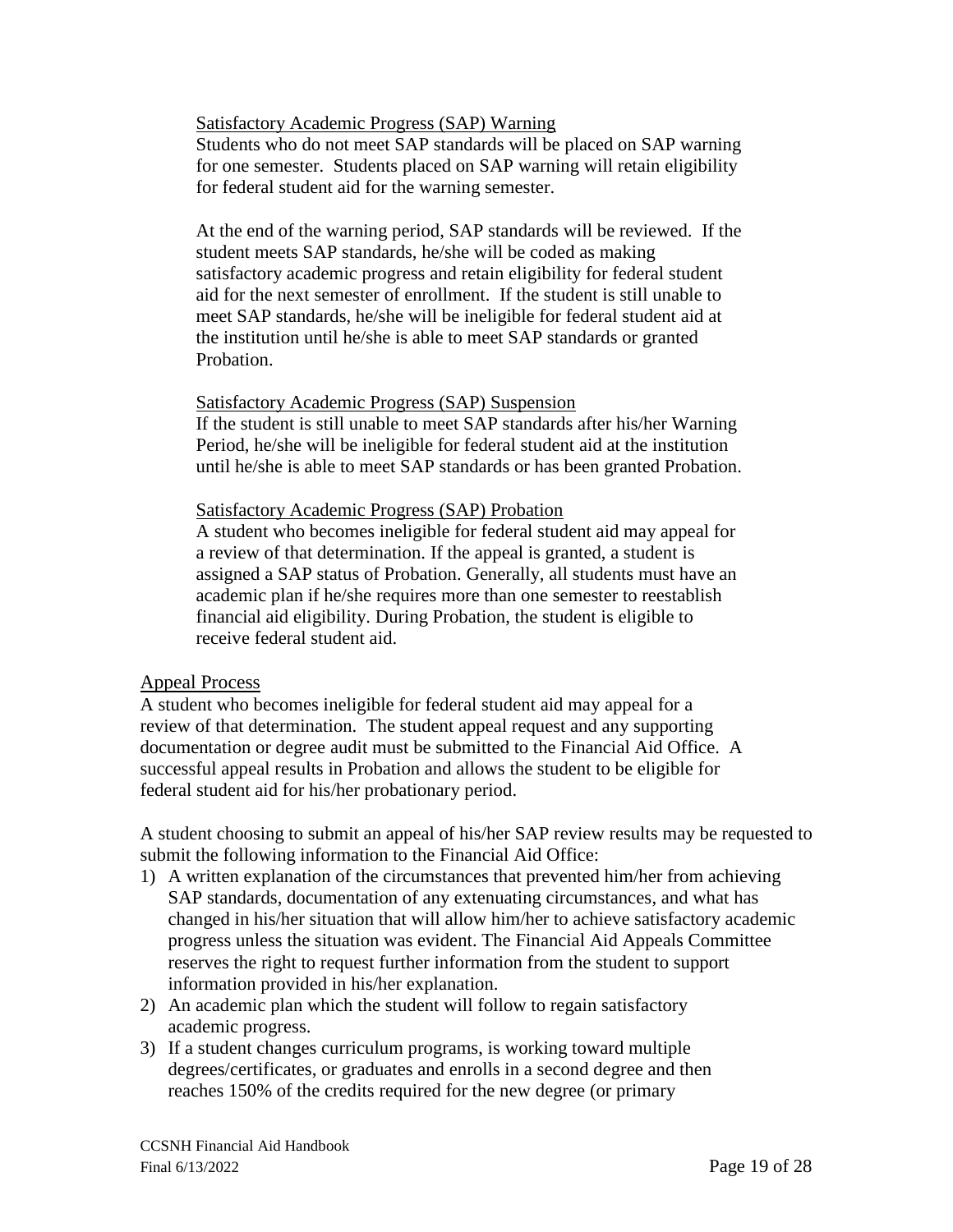degree/certificate in the case of multiple degrees/certificates), a degree audit or academic plan may be requested with the appeal and will be evaluated on an individual, case-by-case basis.

## Regaining Eligibility

Unless an appeal is granted, a student can regain financial eligibility only by taking action that brings him/her into compliance with both the qualitative and quantitative components of the CCSNH institution's satisfactory academic progress policy. Neither paying for one's own classes nor sitting out a semester affects a student's SAP standing, so neither is sufficient to re-establish financial aid eligibility.

If a financial aid recipient believes he/she is meeting Satisfactory Academic Progress standards then he/she can request to have his/her SAP standing reviewed upon completion of the semester. If the student is found to be meeting both the qualitative and quantitative components of the SAP policy and to not have exceeded maximum time frame, then his/her status will be updated to reflect he/she is meeting Satisfactory Academic Progress standards, and the student will be eligible to receive Title IV financial aid the next semester.

| <b>Satisfactory Academic Progress (SAP) Review FAQs:</b> |                                                                                                                                                                                                                                                                                                                                                                                                                                                                                                                                    |  |
|----------------------------------------------------------|------------------------------------------------------------------------------------------------------------------------------------------------------------------------------------------------------------------------------------------------------------------------------------------------------------------------------------------------------------------------------------------------------------------------------------------------------------------------------------------------------------------------------------|--|
| Question<br>Answer                                       |                                                                                                                                                                                                                                                                                                                                                                                                                                                                                                                                    |  |
| When is my academic progress<br>reviewed?                | At the end of each semester                                                                                                                                                                                                                                                                                                                                                                                                                                                                                                        |  |
| What academic periods are included?                      | All periods, even those in which the student<br>did not receive financial aid, was in a different<br>major, and those for which the student was<br>granted academic amnesty                                                                                                                                                                                                                                                                                                                                                        |  |
| What are the results of the review?                      | Satisfactory Academic Standing, Warning, or<br>Suspension                                                                                                                                                                                                                                                                                                                                                                                                                                                                          |  |
| What does Warning mean for me?                           | Students who do not meet SAP standards will<br>be placed on SAP warning for one semester.<br>Students placed on SAP warning will retain<br>their eligibility for federal student aid for their<br>warning semester.                                                                                                                                                                                                                                                                                                                |  |
| What happens at the end of the Warning<br>Period?        | At the end of the warning period, SAP<br>standards will be reviewed. If the student<br>meets SAP standards, he/she will once again<br>be coded as making satisfactory academic<br>progress and will retain his/her federal student<br>aid eligibility for his/her next semester. If the<br>student is still unable to meet SAP standards,<br>he/she will no longer be eligible to receive<br>federal student aid at the institution until such<br>time that he/she is able to meet SAP standards<br>or has been granted Probation. |  |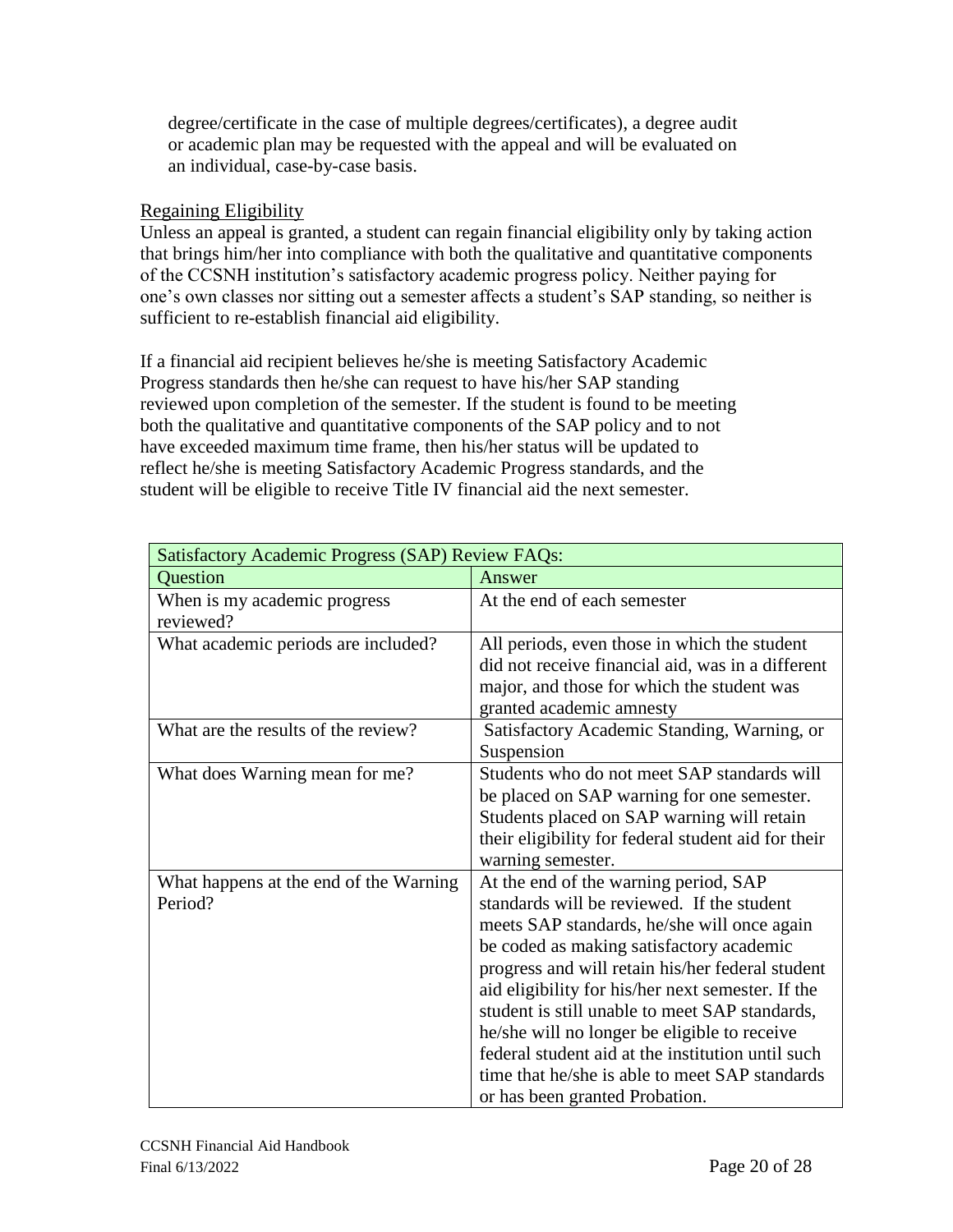| What does suspension mean for me?        | The student will no longer be eligible to<br>receive federal student aid at the institution<br>until such time that he/she is able to meet SAP<br>standards or has been granted Probation.                                                                                                       |
|------------------------------------------|--------------------------------------------------------------------------------------------------------------------------------------------------------------------------------------------------------------------------------------------------------------------------------------------------|
| Is there an appeal process if my aid is  | Yes, please see the section on the Appeal                                                                                                                                                                                                                                                        |
| suspended?                               | process.                                                                                                                                                                                                                                                                                         |
| Can you regain Financial Aid eligibility | Yes, please see the section on Regaining                                                                                                                                                                                                                                                         |
| once it has been suspended?              | Eligibility.                                                                                                                                                                                                                                                                                     |
| What does Probation mean?                | A student who becomes ineligible for federal<br>student aid may appeal for a review of that<br>determination. If the appeal is granted, a<br>student will be assigned a SAP status of<br>Probation. During Probation, the student will<br>be eligible to receive federal student aid<br>funding. |

# **Treatment of Academic Amnesty, Repeated Courses, Audited Courses, Incompletes, Developmental/Remedial Courses, English as a Second Language Courses (ESOL), Credits by Examination, Non-punitive grades, Pass/Fail Grades,**

# **Withdrawals**

The following table is a breakdown of how each type of course or credit is treated in the review.

|                           | Cumulative GPA | <b>Completion Rate</b> | <b>Maximum Timeframe</b> |
|---------------------------|----------------|------------------------|--------------------------|
|                           | Component      | Component              | Component                |
| <b>Academic Amnesty</b>   | Y              | Y                      | Y                        |
| <b>Repeat Courses</b>     | Y              | Y                      | Y                        |
| <b>Transfer Credits</b>   | N              | v                      | Y                        |
| <b>Consortium Credits</b> | N              | Y                      | Y                        |
| Developmental/            | Y              | Y                      | Y                        |
| Remedial/ESOL             |                |                        |                          |
| Incompletes               | Y              | Y                      | Y                        |
| <b>Audit Courses</b>      | N              | N                      | N                        |
| Non-punitive Grades       | N              | v                      | Y                        |
| Pass/Fail Grades          | N              | $\mathbf v$            | Y                        |
| Withdrawals               | N              | Y                      | Y                        |

## <span id="page-20-0"></span>Academic Amnesty

*Course catalog links updated 7/9/2021. See the [Summary of Recent Changes](#page-24-1) section for the prior text version.* 

Students who are granted academic amnesty should be aware that previous grades will be used to evaluate Satisfactory Academic Progress (Quantitative and Qualitative) for financial aid purposes even though they are not included in the new academic grade point average. The repeat course policy applies to courses under academic amnesty.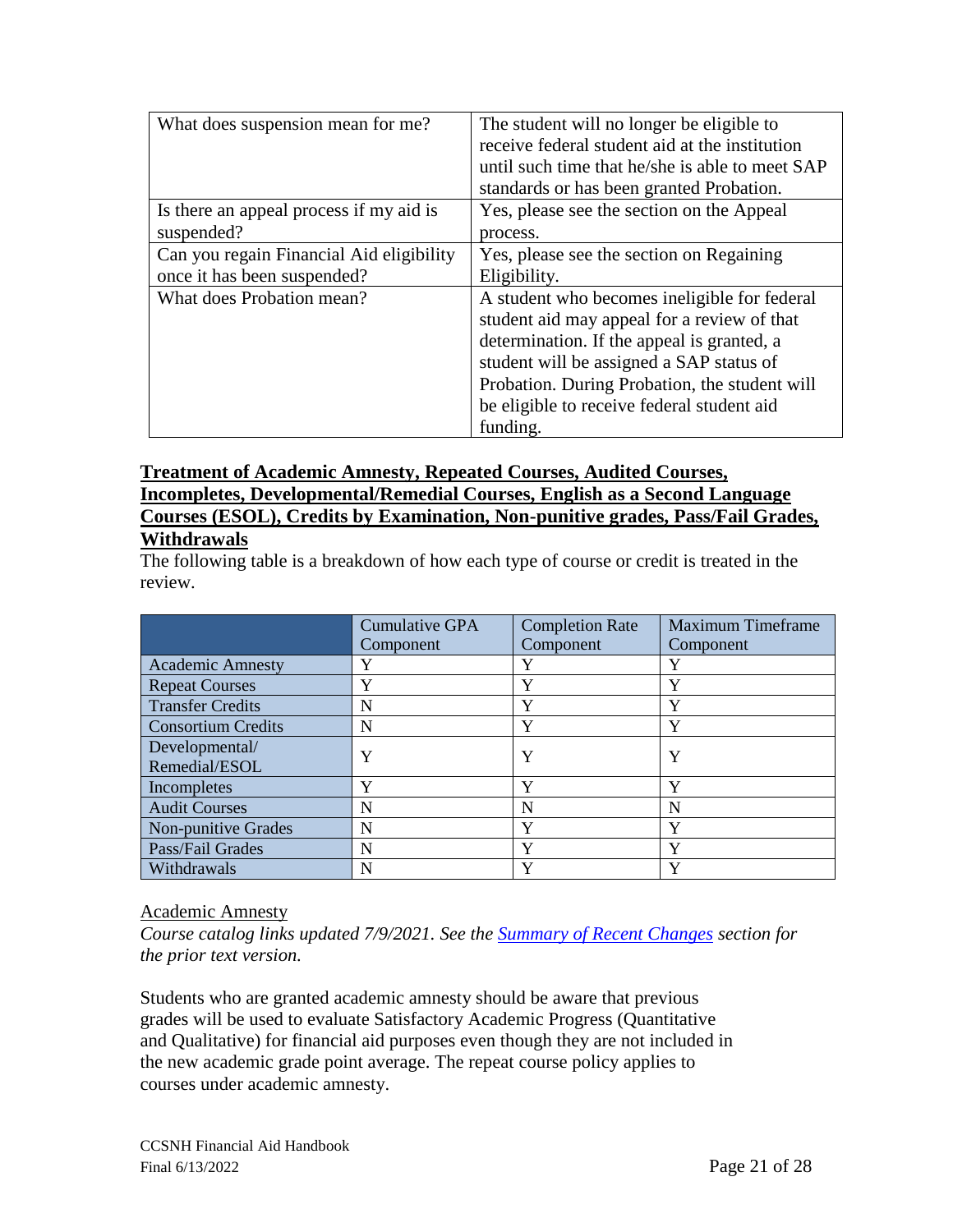For more information on academic amnesty, refer to your school's academic catalog (see links below).

[GBCC Course Catalog](https://www.greatbay.edu/academics/college-catalog/) [LRCC Course Catalog](https://www.lrcc.edu/programs-training/course-catalogs/) [MCC College Catalog](https://www.mccnh.edu/academics/academic-catalogs) [NCC College Catalog](https://nashua.cleancatalog.io/catalog) [NHTI College Catalog](https://www.nhti.edu/academics/catalog) [RVCC College Catalog](https://www.rivervalley.edu/student-resources/college-catalog) [WMCC College Catalog](https://www.wmcc.edu/academics/college-catalogs/)

## Repeat Course

For one time only, financial aid will cover a repeated course that has been previously passed (and paid for with financial aid funds). For this purpose, passed means any grade higher than an "F," regardless of any program requirement of a higher qualitative grade.

Financial aid funds may be used repeatedly to pay for a course if the student failed/withdrew. However, if a student passed a course once, and uses financial aid funds for retaking it and fails, that failure counts as their paid retake. The student may not be paid for retaking the course a third time.

Credit for a course can only be earned one time. Only the most recent attempt of the repeated course is counted in the Cumulative GPA and the quantitative earned credits. Attempted credits are always part of the quantitative calculation.

### Transfer Credits

Credits that are transferred in from another institution will be excluded from the student's cumulative GPA. However, they will be included in the calculation for the maximum timeframe and completion rate components.

## Consortium Credits

All courses taken at an institution other than the home institution through an official consortium are included in the calculation for completion rate and maximum timeframe components but are excluded from the student's cumulative GPA component.

### Developmental/Remedial/ESOL Credits

Credits from these courses may be included in the calculations for all three components of the satisfactory academic progress review. A student is eligible for up to 24 credit hours of federal student aid in this category. ESOL credits are not counted against the 24 credit hour limitation. These courses may be removed from the quantitative and maximum timeframe calculations, but never from the qualitative calculation.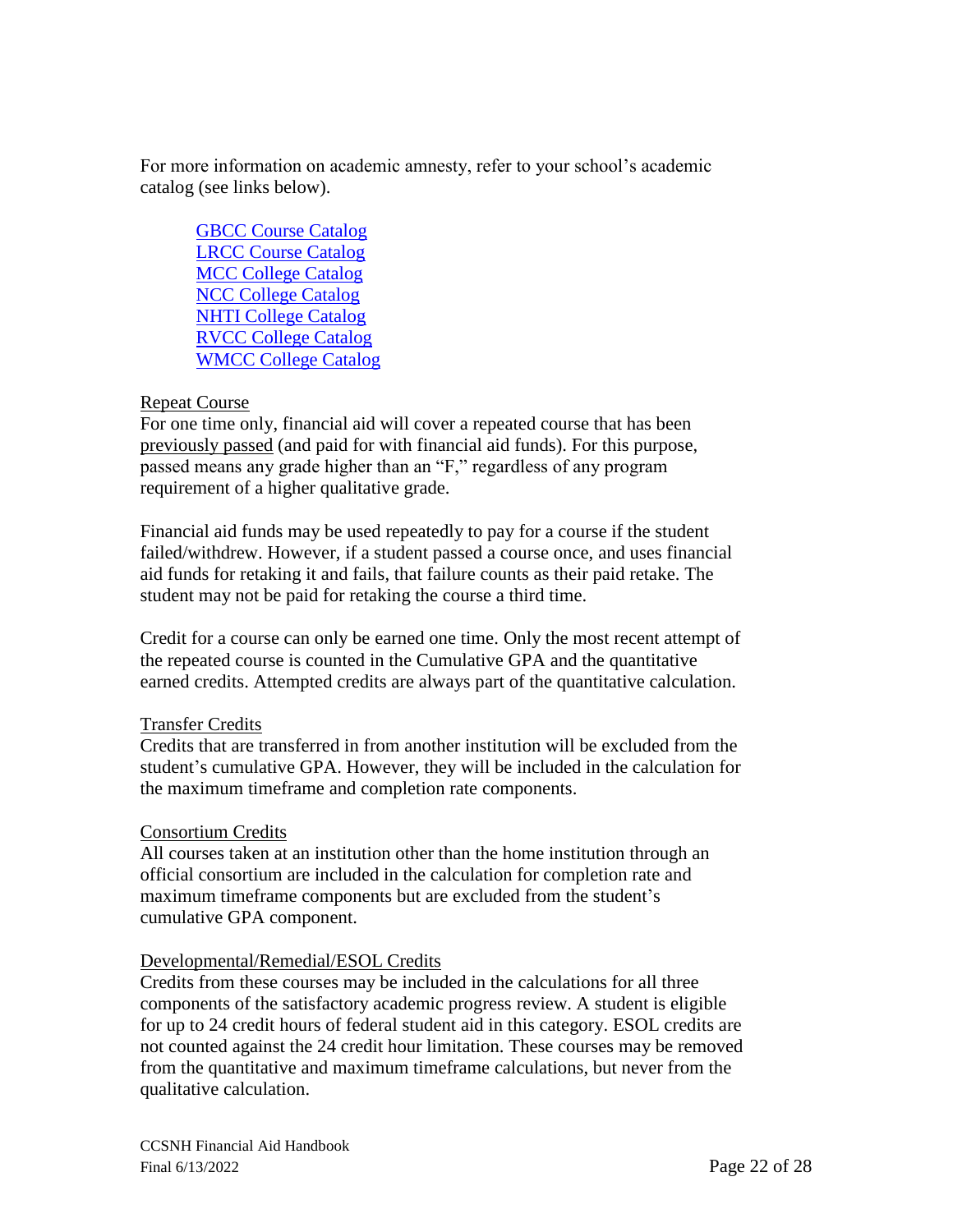### Incompletes

Incompletes must generally resolved by the end of the third week of the semester following the receipt of the incomplete grade. If not, the grade is either automatically changed to an "F" or is considered to be an "F" for all components of the satisfactory academic progress review.

#### Audit Courses

Financial Aid does not cover any courses a student audits. Further, audit courses are not included for any of the calculated components.

### Credit by Examination

Financial Aid does not pay for credit by examination. Credit by Examination is included in the maximum timeframe and completion rate components of Satisfactory Academic Progress but is not included in the cumulative GPA component.

#### Non-punitive Grades

Non-punitive grades will not impact the cumulative GPA component of a student's SAP status. However, they will be included in the calculation of the maximum timeframe and the completion rate components.

#### Pass/Non-Pass Grades

Pass/Non-Pass grades will not impact the cumulative GPA component of a student's SAP status. However, they will be included in the calculation of the maximum timeframe and the completion rate components.

#### Withdrawals

Withdrawals will not impact the cumulative GPA component of a student's SAP status. However, they will be included in the calculation of the maximum timeframe and the completion rate components.

For further information about the Financial Aid Satisfactory Academic Progress policy, please contact the Financial Aid Office.

### <span id="page-22-0"></span>**Is Financial Aid Taxable?**

Scholarships and grants (but not loans) which exceed the cost of tuition, fees, required books and equipment are considered taxable income under the Tax Reform Act of 1986. It is the responsibility of the student to properly report this income to the Internal Revenue Service. <https://www.irs.gov/forms-pubs/about-publication-970>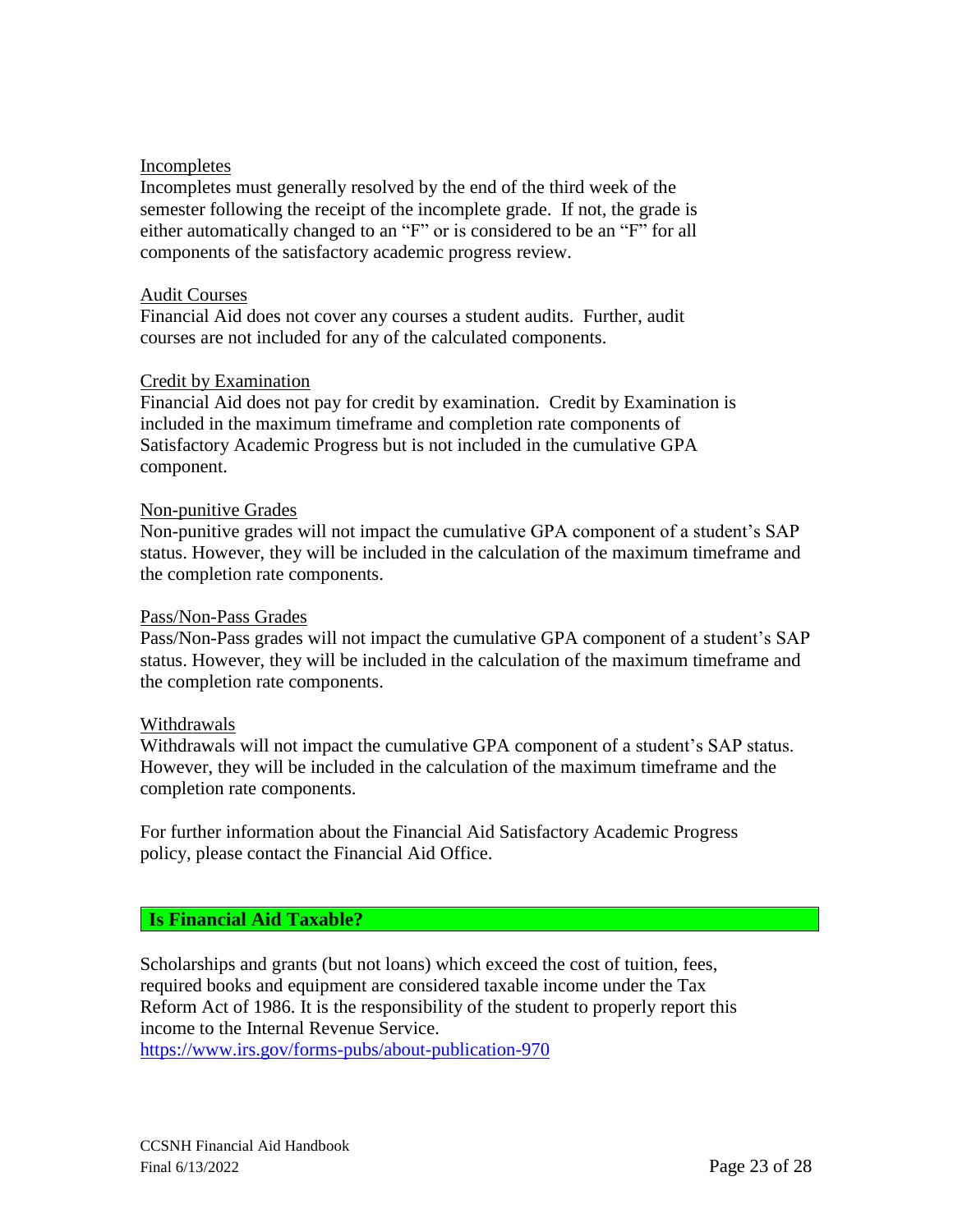Information on Tax Credits

Many taxpayers are now eligible to claim educational tax credits through the Lifetime Learning Credit or the American Opportunity Tax Credit.

Please note, the colleges do not provide personal tax advice. We suggest you contact a qualified tax professional for additional information. In late January, 1098-T forms are mailed to students. These forms show eligible charges billed, and grants and /or scholarships processed in the applicable year.

Additional information is available at [www.irs.gov](http://www.irs.gov/) 

### **Consumer Information**

The websites of each of the CCSNH Colleges contain significant consumer information. These pages may be helpful to students seeking financial aid funding:

**Great Bay Community College** <https://greatbay.edu/about/consumer-information>

**Lakes Region Community College** [www.lrcc.edu/about-lrcc/consumer-information-disclosures](http://www.lrcc.edu/about-lrcc/consumer-information-disclosures)

**Manchester Community College** [www.mccnh.edu/consumer-information](http://www.mccnh.edu/consumer-information)

**Nashua Community College**

<https://nashuacc.edu/about/institutional-info/consumer-information/>

#### **NHTI – Concord's Community College**

[www.nhti.edu/student-resources/consumer-information](http://www.nhti.edu/student-resources/consumer-information)

#### **River Valley Community College**

<https://www.rivervalley.edu/consumer-information/?highlight=consumer%20information>

### **White Mountains Community College**

[www.wmcc.edu/consumer-information](http://www.wmcc.edu/consumer-information)

**Financial Aid Helpful Links**

<https://www.ccsnh.edu/paying-for-college/financial-aid-helpful-links/>

All financial aid applications will be considered without regard to race, color, religion, national origin, gender, sexual orientation, age, marital status, or the presence of any physical, sensory or mental disability.

Information in this publication is subject to change without notice and does not constitute an agreement between CCSNH Colleges and the student.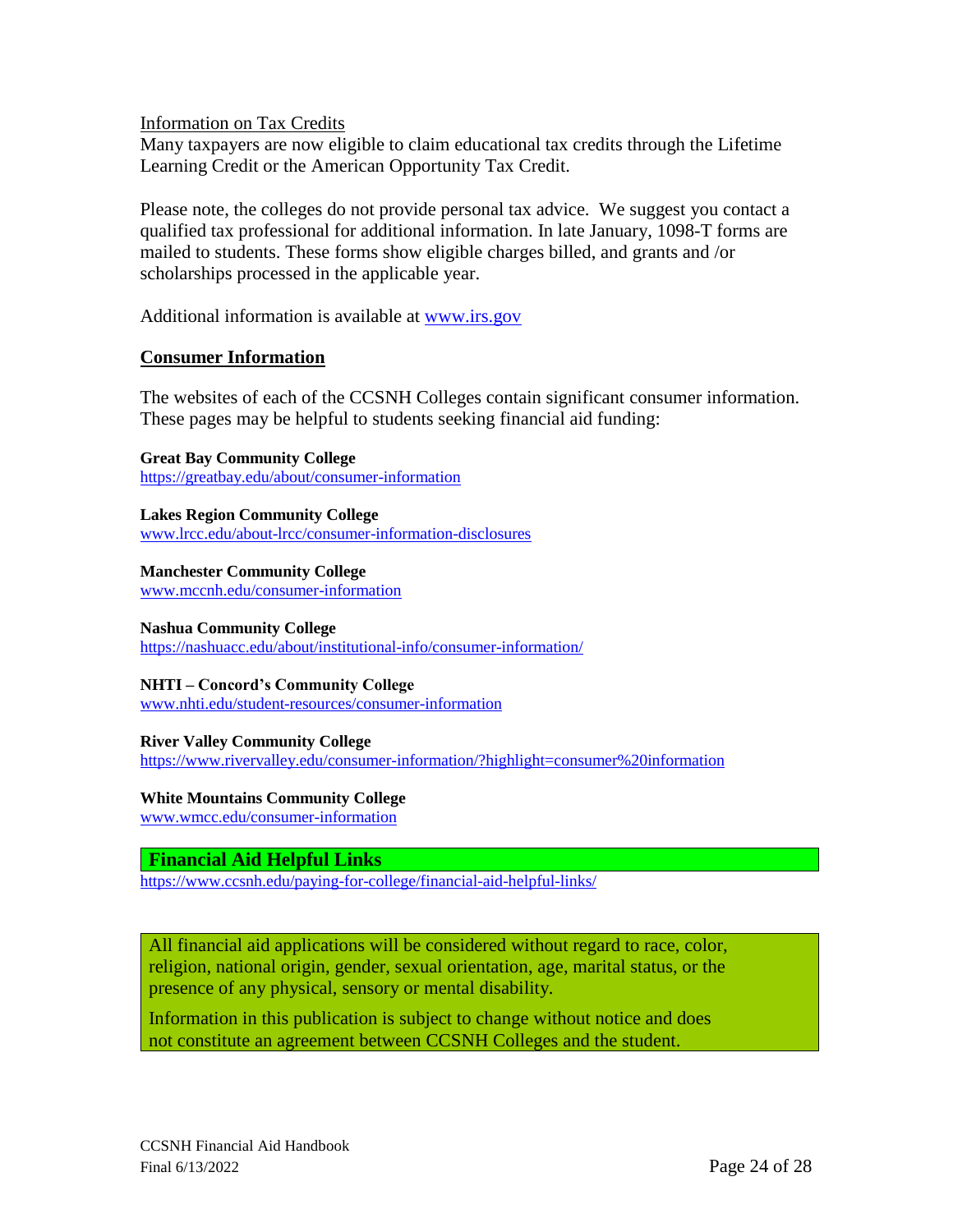## <span id="page-24-1"></span>**Prior Text Versions**

This section contains information that was edited. The section edited has been bookmarked. The prior text versions will be archived each year as of January 1. A link to the archived changes will be provided.

## <span id="page-24-0"></span>[Satisfactory Academic Progress](#page-24-0)

Updated 12/8/2021

Qualitative Standard - Cumulative GPA (CGPA) Component

A student must maintain a minimum cumulative grade point average as noted below in order to be making satisfactory academic progress. A GPA calculator is available at <https://www.ccsnh.edu/admissions/gpa-calculator/>

|                             | Minimum Cumulative Grade Point Average |                         |  |
|-----------------------------|----------------------------------------|-------------------------|--|
| <b>Total Credits Earned</b> | Required for the Program               |                         |  |
|                             | Certificate/Diploma                    | <b>Associate Degree</b> |  |
| $0 - 13$                    | 1.50                                   | 1.50                    |  |
| $14 - 27$                   | 2.00                                   | 1.70                    |  |
| $28 - 40$                   | 2.00                                   | 1.80                    |  |
|                             | 2.00                                   | 2.00                    |  |

## [Non-Discrimination Statement](#page-1-1)

### Updated: 7/9/2021

The Community College System of New Hampshire (CCSNH) does not discriminate in the administration of its admissions and educational programs, activities, or employment practices on the basis of race, color, religion, national origin, age, sex, disability, gender identity and expression, genetic information, veteran status, sexual orientation, or marital status. This statement is a reflection of the mission of CCSNH and refers to, but is not limited to, the provisions of the following laws:

- **Title VI and VII of the Civil Rights Act of 1964, as amended**
- **The Age Discrimination Act of 1967 (ADEA)**
- **Title IX of the Education Amendment of 1972**
- **Section 504 of the Rehabilitation Act of 1973**
- **The Americans with Disabilities Act of 1990 (ADA)**
- **Section 402 of the Vietnam Era Veteran's Readjustment Assistance Act of 1974**
- **NH Law Against Discrimination (RSA 354-A)**
- **Genetic Information Nondiscrimination Act of 2008**

Inquiries regarding discrimination may be directed to: **CCSNH** 

Sara A. Sawyer

Director of Human Resources for the Community College System of New Hampshire [ssawyer@ccsnh.edu](mailto:ssawyer@ccsnh.edu)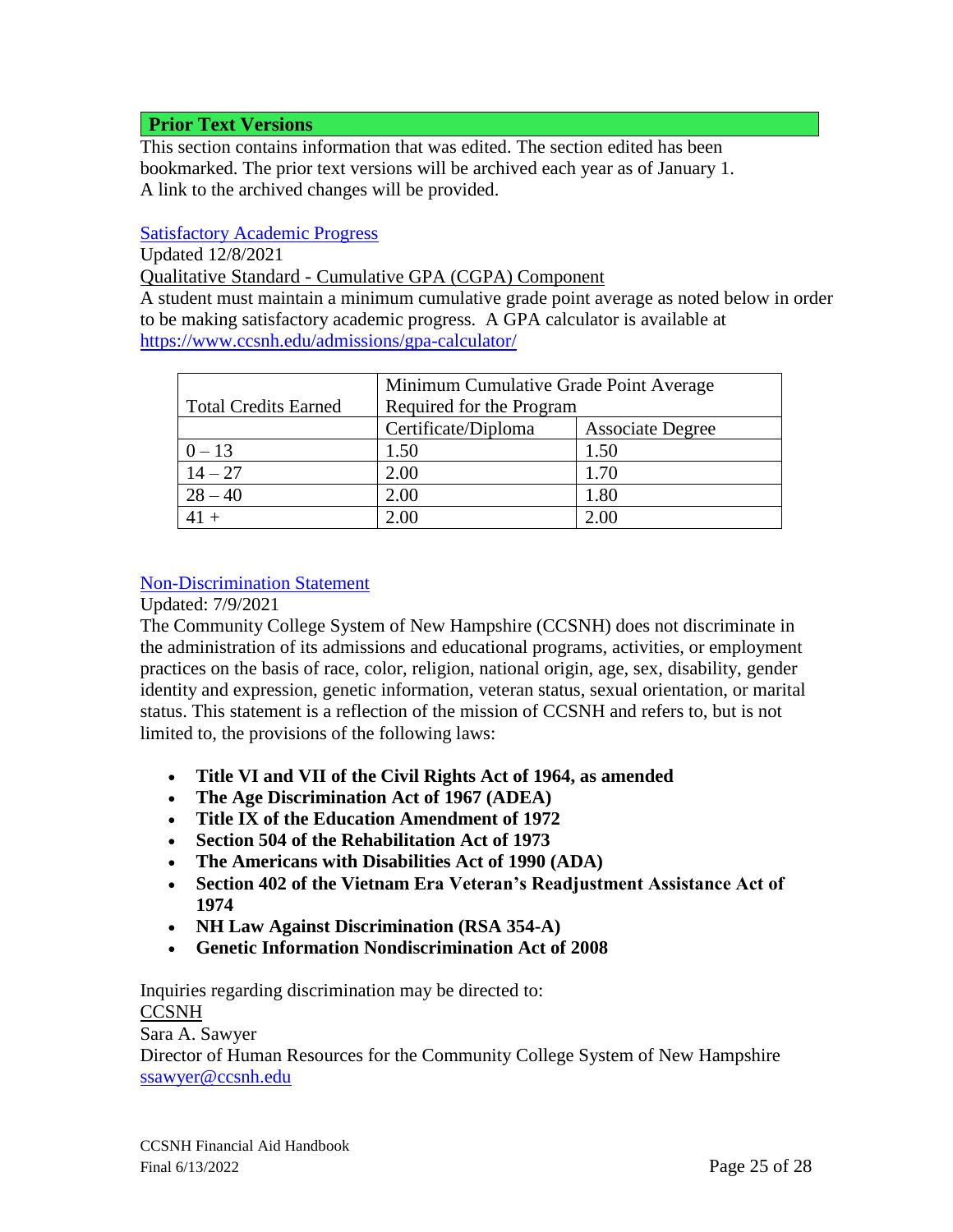Great Bay Community College Tina A. Favara, M.Ed. Vice President of Student Success & Enrollment Management [tfavara@ccsnh.edu](mailto:tfavara@ccsnh.edu)

Lakes Region Community College Elizabeth Lawton Executive Assistant to the President [elawton@ccsnh.edu](mailto:elawton@ccsnh.edu)

Manchester Community College Terry Chisholm Student Support Counselor [tchisholm@ccsnh.edu](mailto:tchisholm@ccsnh.edu)

Nashua Community College Lizbeth Gonzales Vice President of Student and Community Affairs [lgonzales@ccsnh.edu](mailto:lgonzales@ccsnh.edu)

NHTI – Concord's Community College Laura Pantano, EdD Vice President of Student Affairs [lpantano@ccsnh.edu](mailto:lpantano@ccsnh.edu)

River Valley Community College Jennifer Cournoyer Vice President of Academic and Student Affairs [jcournoyer@ccsnh.edu](mailto:jcournoyer@ccsnh.edu)

White Mountains Community College Melissa LaPlante Director of Library Services [mlaplante@ccsnh.edu](mailto:mlaplante@ccsnh.edu)

Inquiries may also be directed to the US Department of Education, Office of Civil Rights, J.W. McCormack Post Office and Courthouse, Room 701, 01-0061, Boston, MA, 02109- 4557, 617-223-9662, FAX: 617-223-9669, TDD:617-223-9695, or Email: [OCR\\_Boston@ed.gov](mailto:OCR_Boston@ed.gov) ; the NH Commission for Human Rights, 2 Chennell Drive, Concord, NH 03301, 603-271-2767, FAX: 603-271-6339; and/or the Equal Employment Opportunity Commission, JFK Federal Building, 475 Government Center, Boston, MA, 02203, 617-565-3200 or 1-800-669-4000, FAX: 617-565-3196, TTY: 617-565-3204 or 1- 800-669-6820.

-----------------------------------------------

[Who is Eligible for Financial Aid?](#page-6-0) Updated: 7/9/2021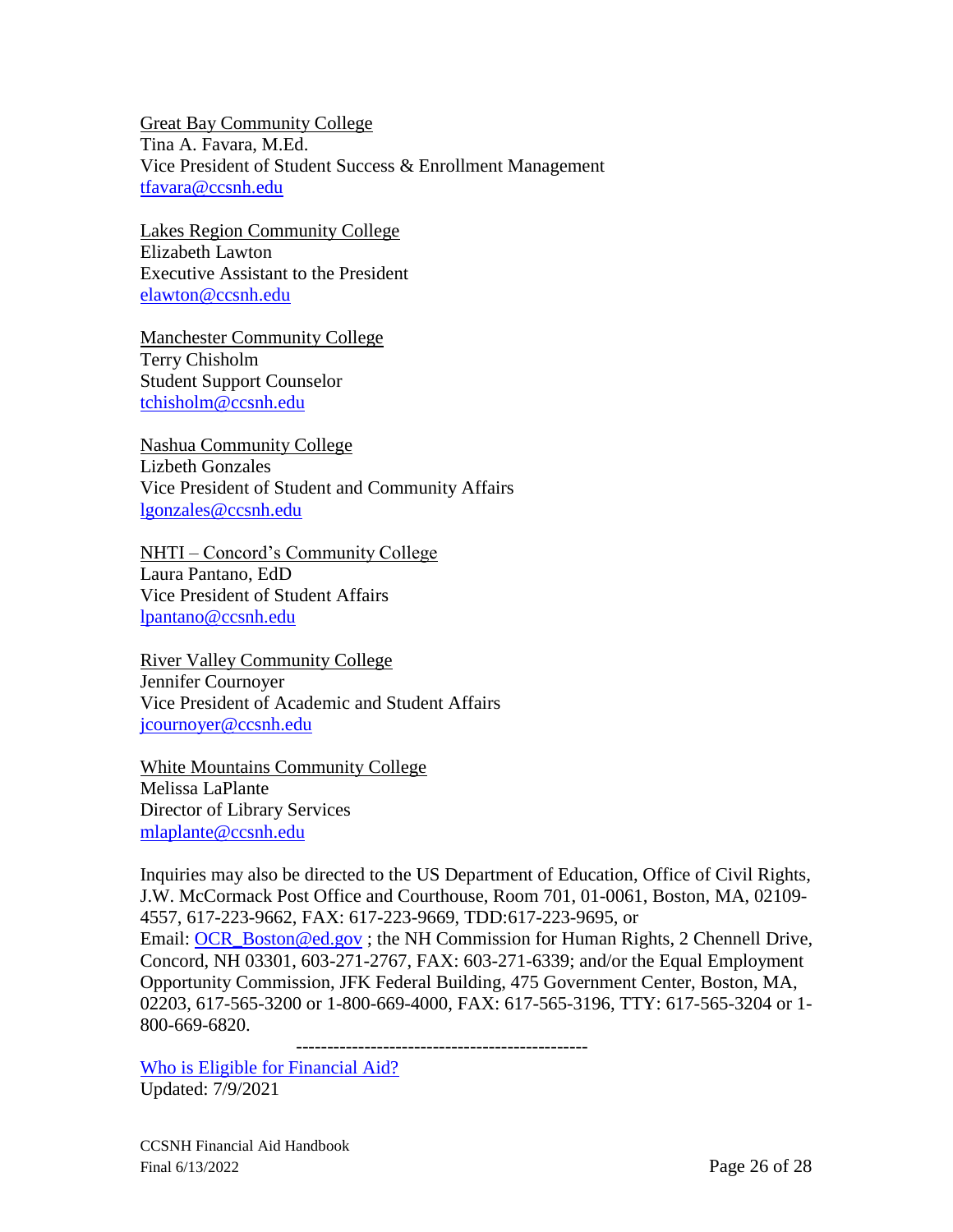To receive federal, state, or college funds administered by CCSNH Financial Aid Offices, you must:

- demonstrate financial need (for most programs);
- be a U.S. citizen or an eligible noncitizen;
- have a valid Social Security number (with the exception of students from the Republic of the Marshall Islands, Federated States of Micronesia, or the Republic of Palau);
- be registered with selective service, if you're a male (you must register between the ages of 18 and 25);
- be enrolled or accepted for enrollment as a regular student in an eligible degree or certificate program;
- be enrolled at least half-time to be eligible for Direct Loan Program funds;
- maintain satisfactory academic progress in college or career school;
- sign the certification statement on the *Free Application for Federal Student Aid* (FAFSA®) stating that
	- o you are not in default on a federal student loan and do not owe money on a federal student grant and
	- o you will use federal student aid only for educational purposes; and
- show you're qualified to obtain a college or career school education by
	- o having a high school diploma or a recognized equivalent such as a General Educational Development (GED) certificate;
	- o completing a high school education in a homeschool setting approved under state law (or—if state law does not require a homeschooled student to obtain a completion credential—completing a high school education in a homeschool setting that qualifies as an exemption from compulsory attendance requirements under state law); or
	- o enrolling in an eligible career pathway program and meeting one of the "ability-to-benefit" alternatives described below.

[Academic Amnesty](#page-20-0) Course catalog links updated:7/9/2021

Students who are granted academic amnesty should be aware that previous grades will be used to evaluate Satisfactory Academic Progress (Quantitative and Qualitative) for financial aid purposes even though they are not included in the new academic grade point average. The repeat course policy applies to courses under academic amnesty.

-----------------------------------------------

For more information on academic amnesty, refer to your school's academic catalog (see links below).

[GBCC Course Catalog](https://greatbay.edu/courses/course-catalog) [LRCC Course Catalog](https://www.lrcc.edu/wp-content/uploads/2020/06/2020-2021-LRCC-Catalog.pdf)